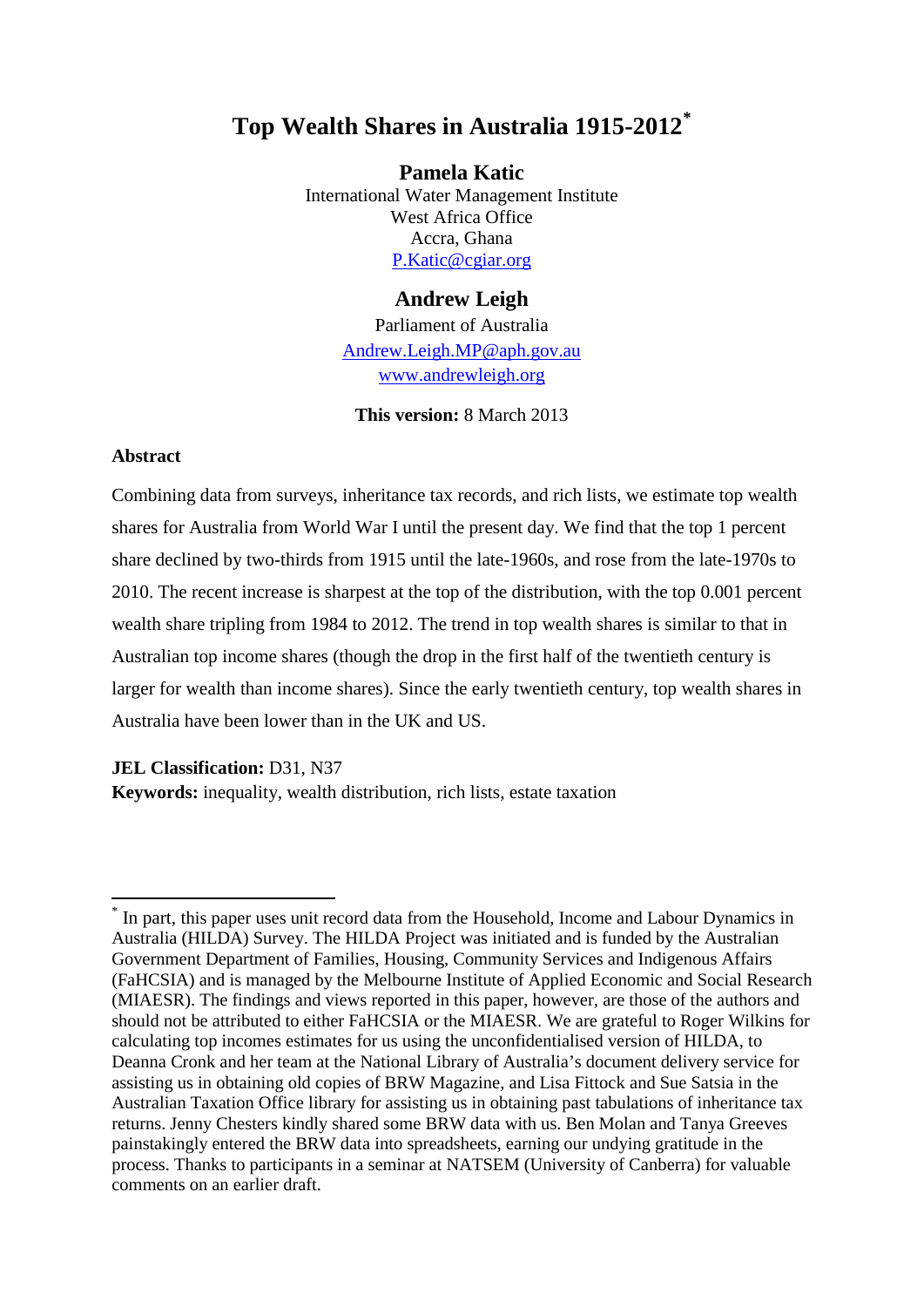#### **1. Introduction**

The study of wealth inequality in Australia has a distinguished heritage. In a famous 1914 paper, Italian statistician Corrado Gini, drew on inheritances and land values collected by the state of Victoria in the early-[1](#page-23-0)910s.<sup>1</sup> The high quality of Australian national statistics compiled and analysed by statisticians such as Timothy Coghlan and GH Knibbs meant that in the decades after Federation, Australia not only enjoyed some of the highest living standards in the world, but had some of the best statistics in the world.

Unfortunately, the fragmentary nature of information on Australian wealth holdings has been reflected in the scholarship on the topic. Most studies have used a couple of wealth surveys, a few years of inheritance tax data, or a few years of rich lists. Because each data source has its limitations, there are advantages in drawing them together. In this sense, our project is a little like an impressionist painting: out of many different datapoints, we hope to produce a work that provides deeper insights into the subject.

Our analysis of top wealth shares is grounded in three sources: wealth surveys, inheritance tax records and rich lists. In each case, we have endeavoured to draw upon all of the available data from the twentieth century onwards.<sup>[2](#page-23-1)</sup>

To preview our results, we find a considerable reduction in top wealth shares across the period from World War I to the late-1970s, followed by a steady increase thereafter. Australian wealth inequality appears to track income inequality quite closely.

The remainder of the paper is structured as follows. Section 2 discusses the methodology for estimating wealth inequality, and the key literature. Section 3 presents estimates of top wealth shares, combining results from our three methods. The final section concludes.

#### **2. Methodology**

In their survey of wealth inequality, Davies and Shorrocks (2000) identify five possible data sources for estimating the distribution of wealth: wealth surveys, inheritance tax records, rich lists, wealth tax data, and investment income data. We cannot use wealth tax data (since Australia did not have a broad-based wealth tax), and we opt not to use the investment income approach due to its heavy reliance on assumed rates of return.<sup>[3](#page-23-2)</sup>

Below, we discuss in turn the three data sources that we use to create our estimates of top wealth shares in Australia. We then present the results in graphical form, combining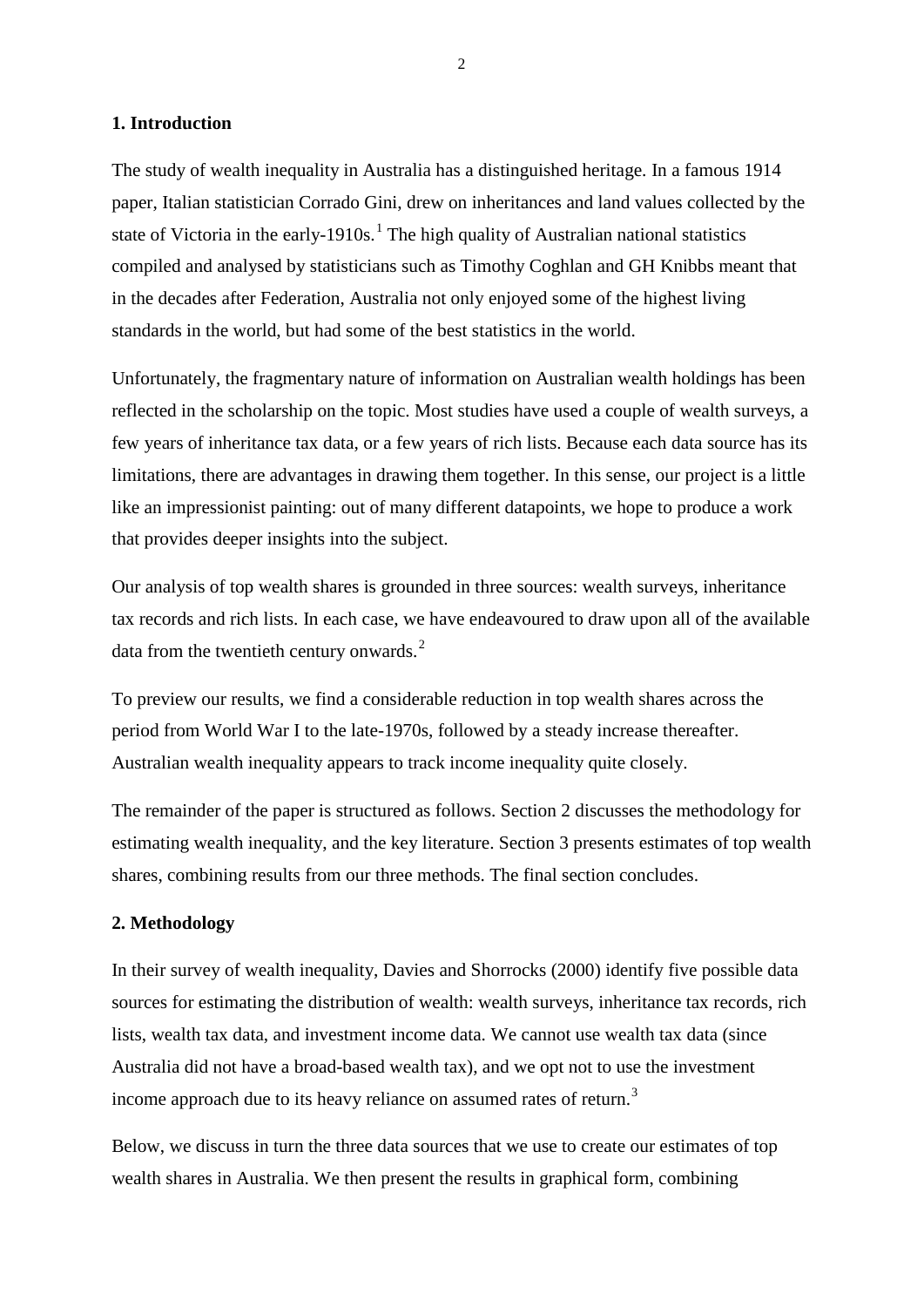estimates using different methodologies. Appendix Tables A1, A2 and A3 separately set out the results from each methodology.

#### *2.1 Wealth Surveys*

Of the three sources, wealth surveys are the most reliable for judging wealth inequality, since they have good coverage across the population (except perhaps at the very top of the distribution: see Moore, Stinson and Welniak 2000), and aim to cover multiple sources of wealth and debt. The main challenge that arises is one of comparability. This may arise in how wealth is surveyed. For example, a survey that asks about 20 sources of wealth is likely to come up with a different estimate than one which only asks about two sources of wealth. Another issue is the unit of analysis. While wealth surveys almost always ask about total household wealth, some then report a single observation per household, while others report one observation per person. The effect of the former approach is to underweight large households in any analysis.

Our analysis draws upon five Australian wealth surveys: one for which we have only tabulations, and four for which we have microdata. We begin with the war survey of 1915, conducted by the Commonwealth Bureau of Census and Statistics (the precursor to the Australian Bureau of Statistics). This survey arrived at a final wealth figure by asking 21 questions about assets and three questions about debts. The results were meticulously tabulated and analysed at the time by Knibbs (1918), and we use these tabulations in our analysis. Although Knibbs suggested at the time that Australia should conduct a decennial census of wealth, wealth has never been included in the Australian census.

The next survey we use is the 1987 Australian Standard of Living Study, which asked about six categories of wealth, as well as whether respondents had a home mortgage.<sup>[4](#page-23-3)</sup> We use the microdata from this survey to carry out our analysis. After this, we use the Household, Income and Labour Dynamics in Australia (HILDA) Survey. HILDA included questions about wealth in its 2002, 2006 and 2010 surveys, and we use microdata from each of these waves. Our analysis was kindly carried out for us by the Melbourne Institute's Roger Wilkins. We drop all respondents aged under 18, and divide household wealth by the number of responding adults in the household.

There are other Australian wealth surveys that we opt not to use. The 1966-67 Australian Survey of Consumer Finances and Expenditures (see Podder and Kakwani 1976; Schneider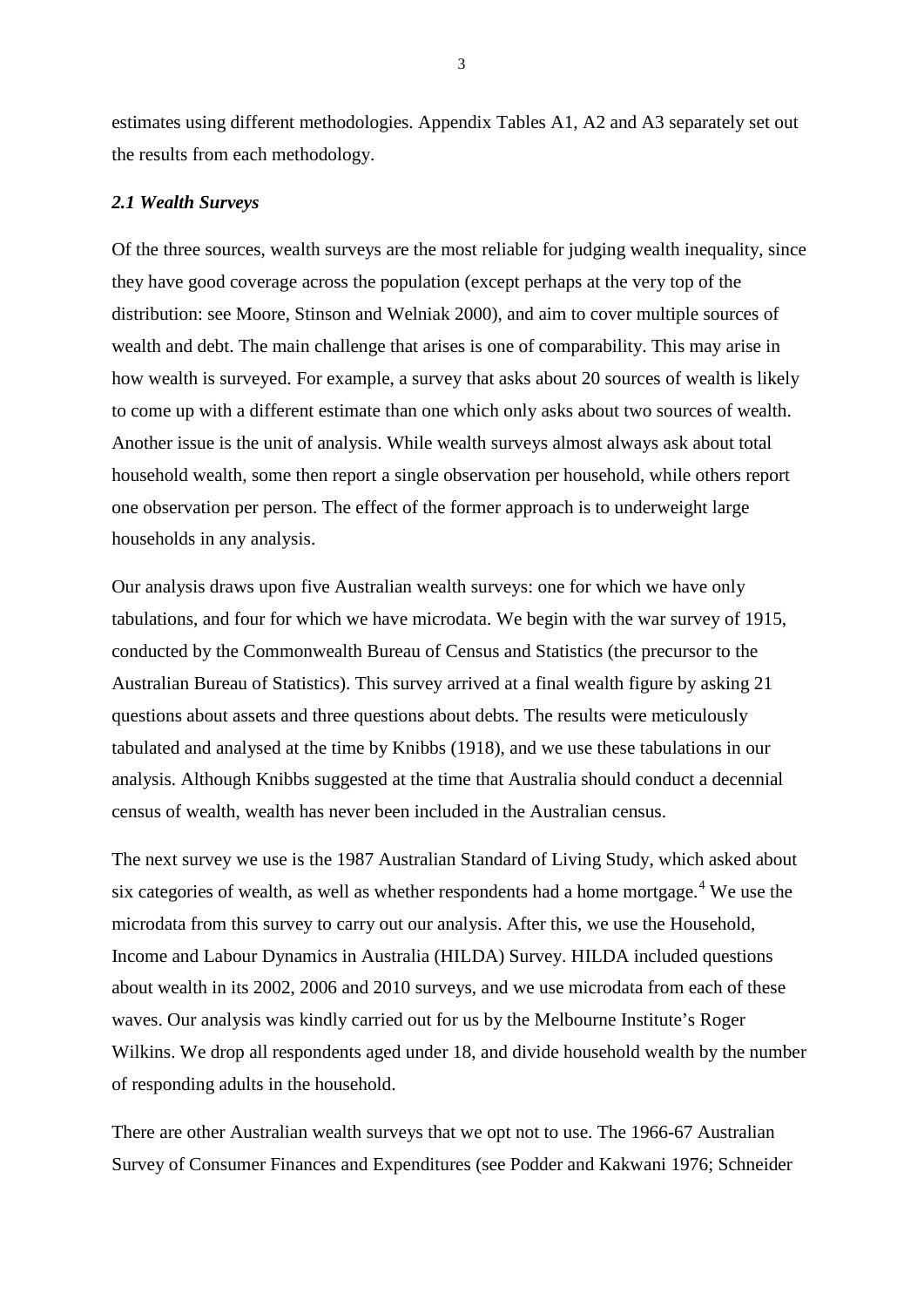2004) appears to underweight large households, and we opt not to use it on the basis that our inheritance tax records cover this period. The 1994 National Social Science Survey lists all items in categories (rather than dollar amounts), and does not allow us to subtract mortgage debt. And the ABS Household Wealth and Wealth Distribution Surveys (conducted in 2003- 04, 2005-06, 2009-10) are harder to analyse than the HILDA survey due to the well-known difficulties in analysing ABS microdata.

The precise wording of the wealth questions in the surveys that we use are set out in Appendix I.

#### *2.2 Inheritance Tax Records*

The use of inheritance tax records to estimate inequality dates back to the work of Coghlan (1906) and Mallett (1908). Underlying this approach is that the dead are representative of the living. In effect, this approach 'blows up' the inheritance tax distribution by multiplying it by the inverse of the mortality rate. Put another way, if death is a random sampling technique, then the inheritance tax returns can tell us about wealth inequality among the living.

As Atkinson (2008) points out, researchers such as Coghlan (1906) and Young (1917) were quick to note that tabulations that did not separate deceased estates by age and gender were not particularly informative. Because the distribution of wealth tends to fan out over the lifecourse, it is necessary to take account of the age at death if one is to properly convert inheritance tax data to wealth inequality. In addition, it is necessary to account for the fact that the rich tend to outlive the poor, by making some form of social mortality adjustment.

These issues make much of the available inheritance tax data unusable, since it does not contain tabulations of estate size by age and gender. In benchmarking the results of the war census against the inheritance tax returns, Knibbs (1918) uses data from the Victorian and New South Wales probate tax returns. However, these appear to be custom tabulations, as the tables published in the state yearbooks of the era do not provide such a level of disaggregation. After extensive contact with the Australian Taxation Office, we have only been successful in obtaining inheritance tax tabulations at the national level for the period 1953-54 to 1978-79. Prior to 1953, it appears that the ATO did not tabulate inheritance tax returns by age and gender. The Australian inheritance tax was abolished on 1 July 1979. For more detail on the operation and abolition of Australian inheritance taxes, see Pedrick (1981), Saunders (1983), Duff (2005) and Gilding (2010).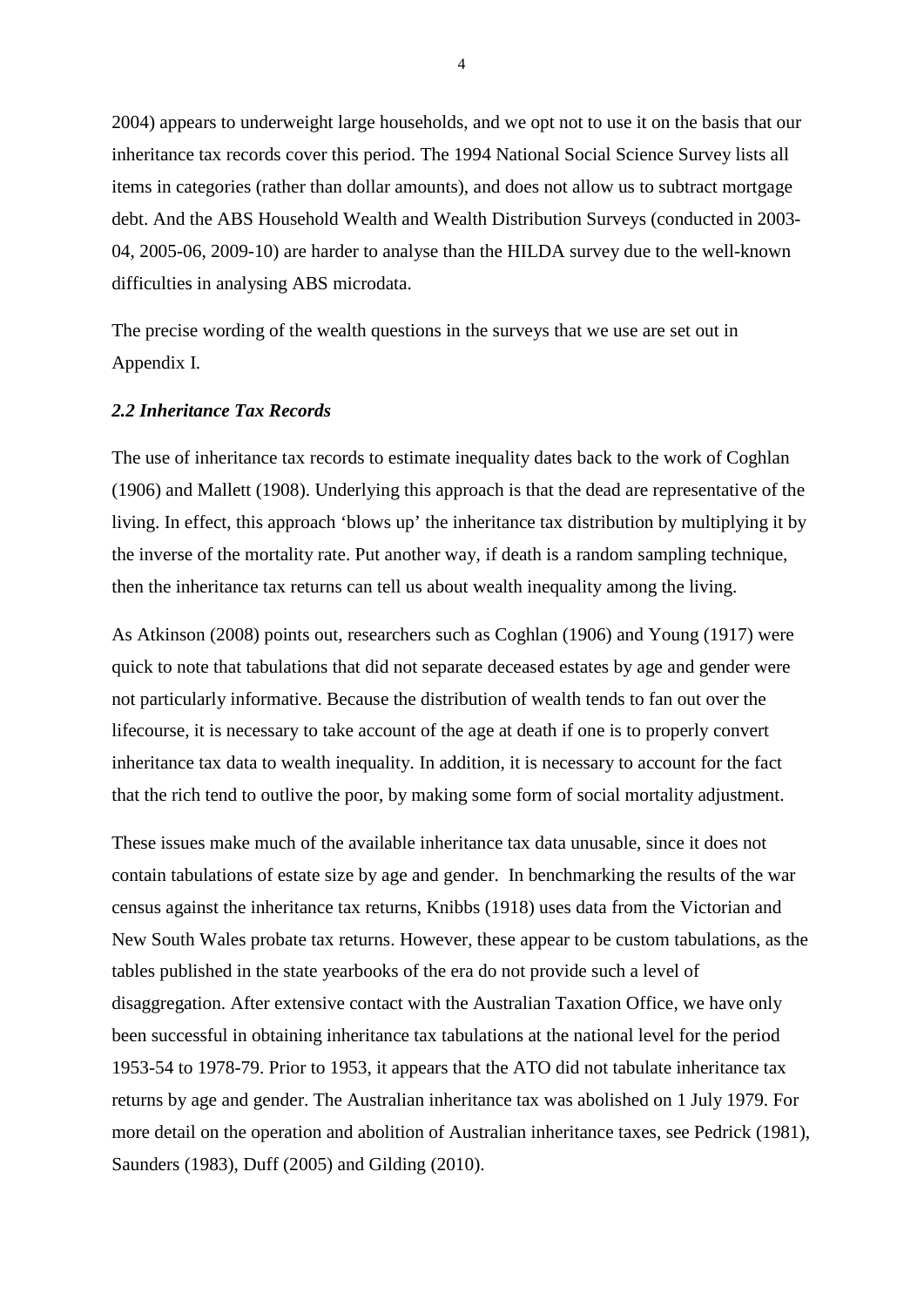For each date and gender cell, we compute the estate multiplier as the product of the average mortality from the cell (sourcing historical Australian mortality rates from the Human Mortality Database: Wilmoth and Shkolnikov 2012) and the social differential mortality factor from Clarke and Leigh (2011). We multiply the number of decedents by the estate multiplier and obtain a distribution of gross estate brackets for the living population. We then estimate the amounts corresponding to each fractile (0.05 percent, 0.1 percent, 0.25 percent, 0.5 percent, 1 percent and 2 percent) using a Pareto approximation (Kopczuk and Saez 2004) and net worth estimates from Gunton (1975) and the Australian Treasury (2007). For some years, the estate tax data does not cover the top 0.05 percent of the population. Here we assume that the Pareto coefficient is the same as the one for the top 0.1 percent. Since the parameters vary considerably over two or more groups, if the data also did not cover the 0.1 percent and/or 0.25 percent, we applied the parameters obtained in the closest year with full data,

To date, other researchers have made only partial use of Australian inheritance tax data. Gunton (1975) presents estimates for 1953 to 1969 (but without adjusting for social mortality differences), while Ablett (1983) reports wealth inequality estimates for 1976-77. Other estimates include Harrison (1979), who re-analyses the estimates for 1967-68 that were presented in Gunton (1971), and Raskall (l977, 1978), who averages inheritance tax data for 1966-67 to 1972-73. Other noteworthy research includes an extensive literature review by Piggott (1984) and an analysis of inequality of Victorian estates by Rubinstein (1979) which covers a long timespan (1860-1974), but does not account for the age of the deceased. Similarly, Shanahan (2001) analyses estate records from South Australia in 1905-1915 (without accounting for socioeconomic differences in mortality). His study estimates that the top 1 percent then held around 30 percent of wealth.

Our results are adjusted using the social mortality multiplier of Clarke and Leigh (2011), who analyse survey respondents who participated in the HILDA survey during 2001-2007, and then subsequently died. The authors find that the relative risk of mortality between the poorest and richest income quintile was 1.9 times higher and this translated into a life expectancy gap (at age twenty) of six years. They also note that area-level incomes have no significant impact on mortality risk (after controlling for individual characteristics), which suggests that an individual-level mortality analysis is likely to be more precise than a regional-level mortality analysis. In our analysis of inheritance tax data, we assume a mortality-wealth gradient that matches Clarke and Leigh's mortality-income gradient.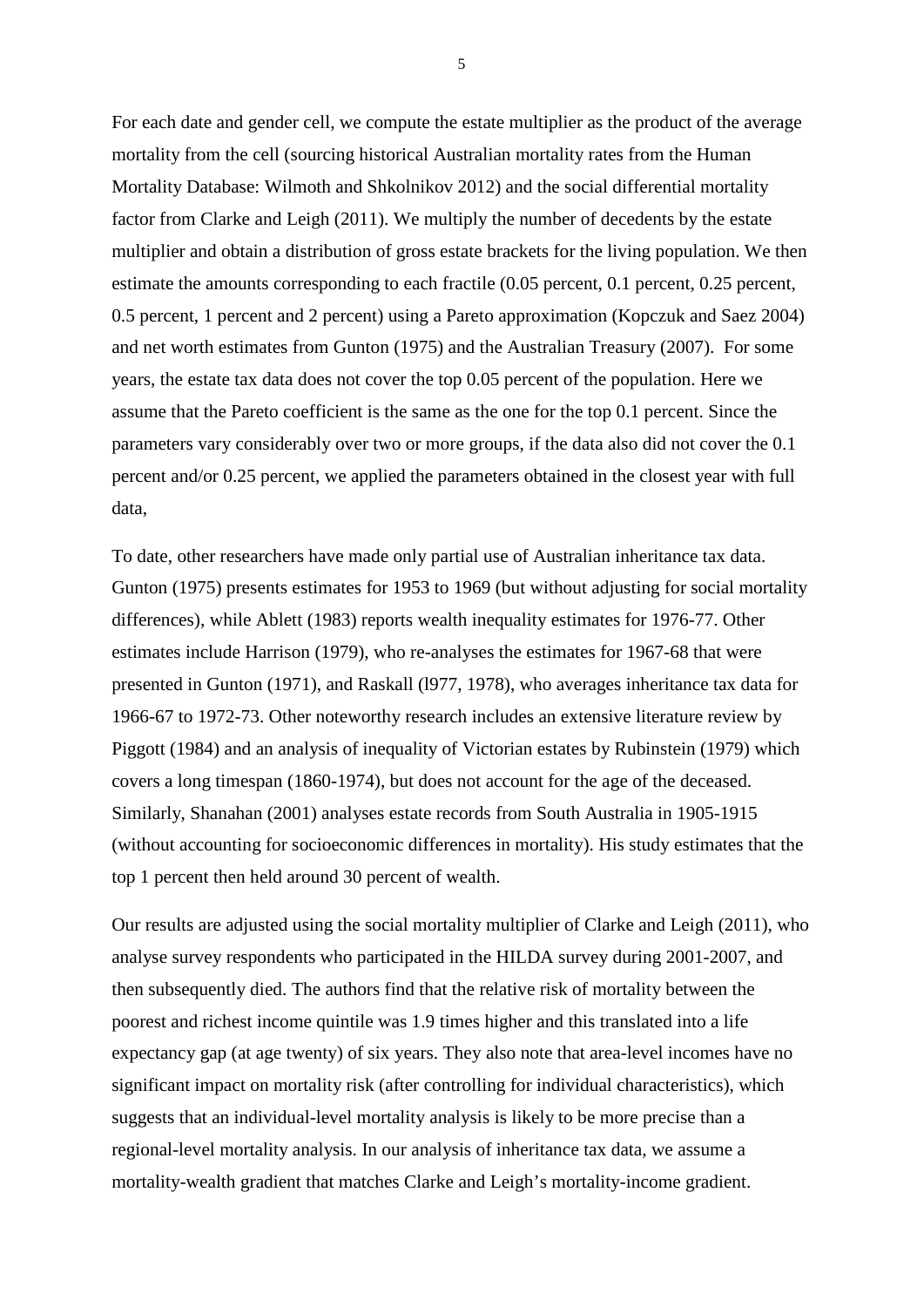There are limitations to the precision of these estimates. Estimates based on inheritance tax returns could be biased by tax underreporting, which could potentially have grown over time. Our estimates also suffer from measurement error within age-gender cells (we use tables that present figures in ten-year age bands) and within wealth cells. It is also possible that the mortality-wealth gradient has changed over time.

Unlike the other two data sources, our inheritance tax estimates cover tax years, which in Australia run from 1 July to 30 June. For expositional simplicity, we refer to tax years by the starting year (for example, we refer to the tax year 1978-79 as '1978').

#### *2.3 Rich Lists*

In 1983, *Business Review Weekly* (now known as *BRW Magazine*) began publishing an annual list of the richest Australians. While ad hoc rich lists have a long lineage, annual rich lists are a more recent phenomenon, with *Forbes Magazine* commencing its US rich list in 1982, and the *Sunday Times* commencing its UK rich list in 1989. [5](#page-23-4)

Surprisingly little use has been made of these lists by Australian economists. Exceptions include Siegfried and Round (1994), who analyse the competitiveness of industries in which rich-listers made their fortunes, and careful descriptive work by sociologists and heterodox economists (Gilding 1999; Stilwell and Ansari, 2003; Stilwell and Jordan 2007; Chesters 2011; Murray and Chesters 2012).

Atkinson (2008) lists a number of limitations of rich lists. First, wealth information may not be public, and subsequent inquiries can throw up additional information. For example, in 2005, journalist Stephen Mayne published the 'Crikey Revised Wealth' rich list: pointing to what he regarded as errors or omissions in the BRW 200 rich list. Second, even when assets are known, it may be difficult to value them accurately. Third, the choice to list families or individuals can significantly affect the rich list ranking. Fourth, assets can be more visible than debts (Atkinson gives the example of Robert Maxwell, who was listed on the UK rich list before his death revealed massive debts). And fifth, geographic criteria can be somewhat arbitrary. For example, the BRW rich list continued to include Rupert Murdoch until 1995, despite the fact that Murdoch renounced his Australian citizenship in 1985.

We focus on the 1984-2012 rich lists, which cover around 200 people or families (we drop the 1983 rich list, which included only about 100 people).<sup>[6](#page-23-5)</sup> With Australia's adult population rising from 9 million to 13 million during this period, the BRW 200 rich list therefore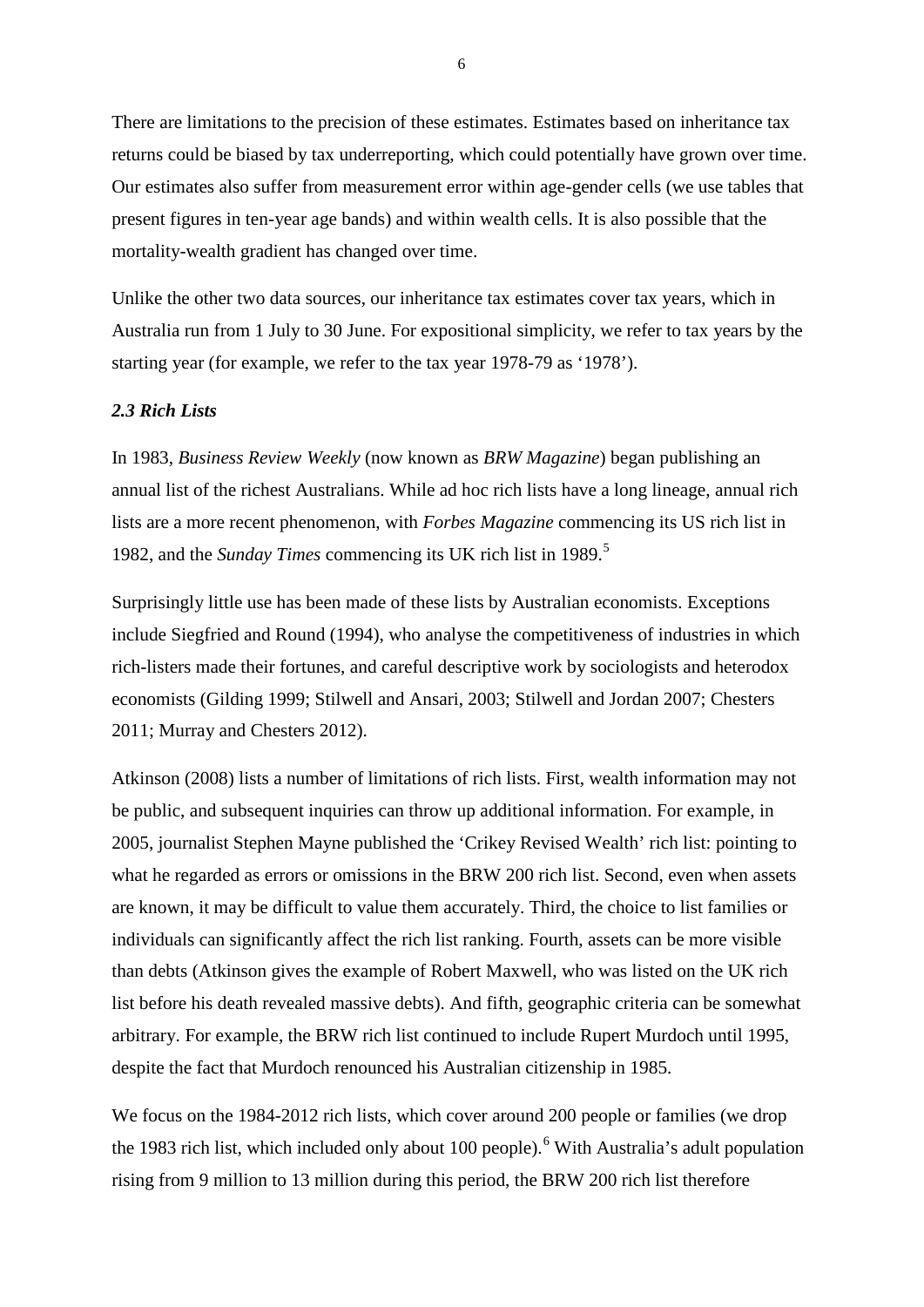comprises between 0.0021 and 0.0015 percent of the adult population. For consistency, we estimate the share of wealth held by the richest 0.001 percent of adults, which equates to approximately the 90 richest people in earlier years, and 130 in later years. We also estimate the wealth share of the top 0.0001 percent (which is based on the wealth of the richest 9 to 13 people). In both cases, we use an external wealth denominator, being household private wealth estimates from the Australian Treasury and the Australian Bureau of Statistics, appropriately spliced.<sup>[7](#page-23-6)</sup>

Following Atkinson (2008), we also look at inequality within the rich list, by estimating the gini coefficient within the rich list and the share of wealth held by the top one-quarter. Exploiting an additional feature of these data, we also estimate the share of rich list wealth held by women (excluding family holdings for the purposes of this analysis). For these three purposes, we use everyone that appears on the rich lists.

#### **3. Estimating Top Wealth Shares**

In Figure 1, we present our estimates of top 1 percent wealth share. In 2010, this group is those households with a per-adult wealth of \$2.4 million or more. Our estimates combine survey data and inheritance tax data for the period 1915-2010. The series starts with 1915, when we estimate that the top 1 percent held 34 percent of all household wealth; a similar figure to that estimated by Shanahan (2001) for South Australia in the early-twentieth century. By 1953 when our inheritance tax series starts, the top 1 percent share was down to 15 percent. The next year, this was down to 11 percent, and fluctuated around 10 percent through the rest of the 1950s.

In the 1960s wealth concentration declined further still, with the top 1 percent share reaching its lowest point in 1968 at 6 percent. Wealth inequality then rose slightly during the 1970s, with our last inheritance tax estimate being 7 percent in 1978 (the tax was then abolished). Our next estimate is a survey-based estimate of 10 percent in 1987, suggesting a modest rise in wealth inequality during the 1980s. We then have another break until 2002, when we estimate that the top 1 percent held 12 percent of household wealth. This estimate rises to 16 percent in 2006, before falling back to 11 percent in 2010.

This estimate seems to suggest a rise in top wealth inequality in 2006, but we are cautious about reading too much into the estimate, since it seems to be driven by a small number of respondents in the survey. For example, if we exclude the top 0.1 percent (between 13 and 20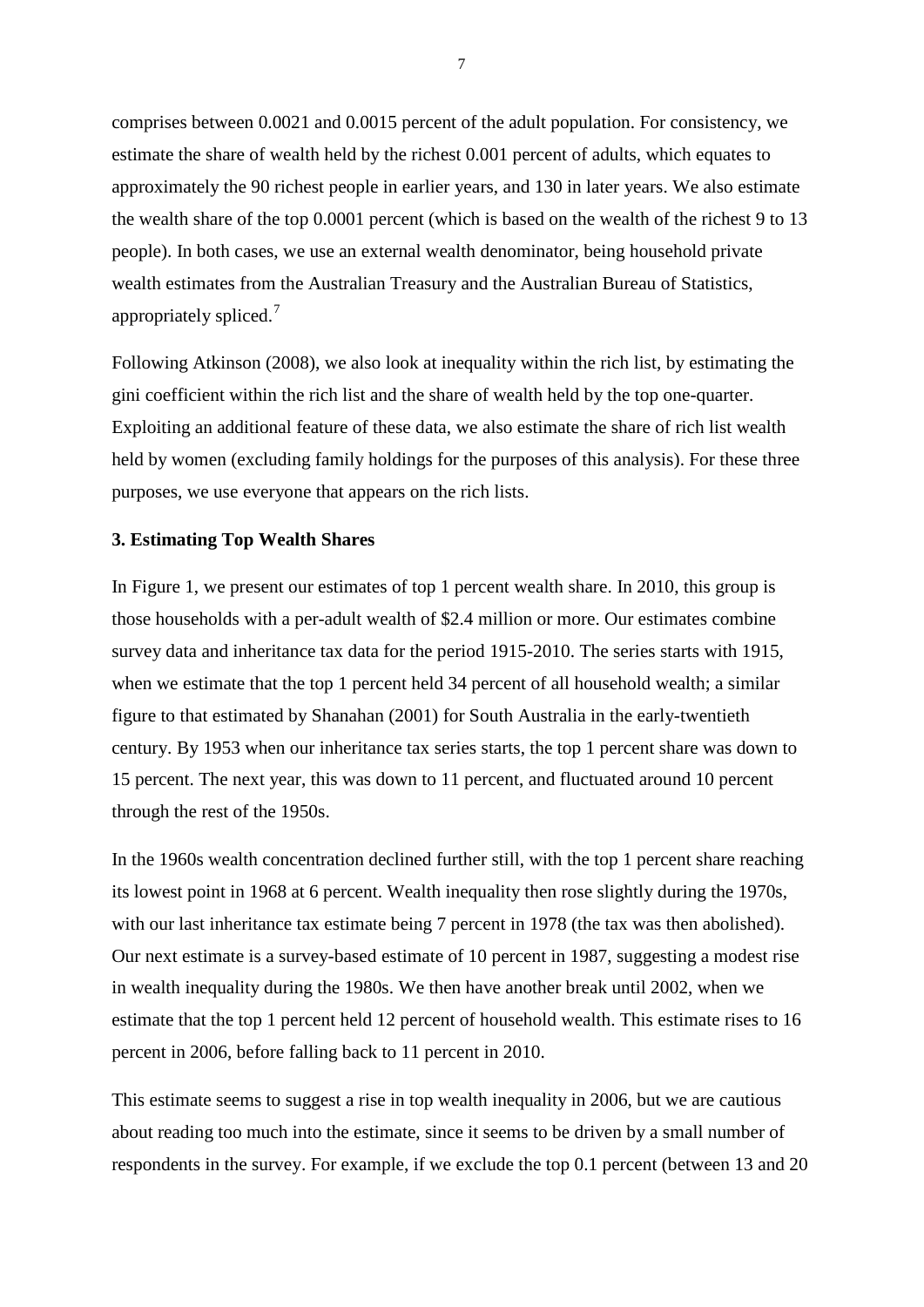respondents in the HILDA dataset), and estimate the income share of those between the 99<sup>th</sup> and 99.9<sup>th</sup> percentiles, the estimates are 8.7 percent (2002), 10.5 percent (2006), 9.4 percent (2010).





Examination of the very top groups in Figure 2 (top 0.1 percent and 0.5 percent) helps to explain the overall pattern in Figure 1. To put these figures into perspective, in the 2010 survey, the top 0.5 percent are households with a per-person wealth exceeding \$3.4 million, while the top 0.1 percent are households with a per-person wealth exceeding \$6.1 million.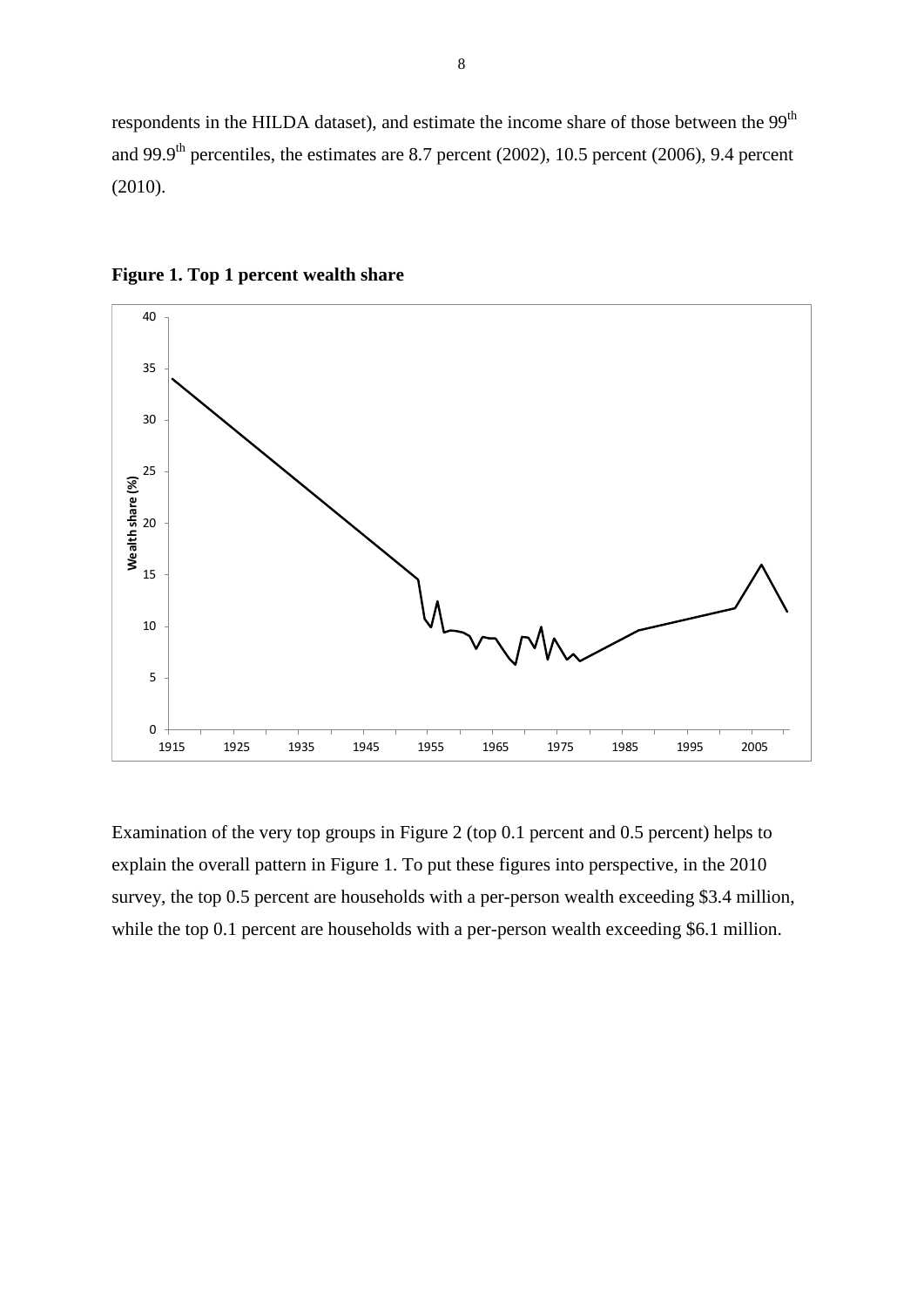The top 0.1 percent held 13 percent of total wealth in 1915. This share dropped to 5 percent in 1953 and was down to 2 percent by 1957. The top 0.1 percent share remained at around 2 percent of total wealth for much of the next half-century, with the exception of one-off spikes in 1972 and 2006. As Figure 2 illustrates, the top 0.5 percent share explains most of the top 1 percent and 2 percent movements: a fall in the initial 50 years and an increase from the early 1970s. Thus, the movements of the top 1 percent and 2 percent shares are primarily due to changes taking place within the very top of the top 1 percent.



**Figure 2. Top 0.1 percent and 0.5 percent wealth shares**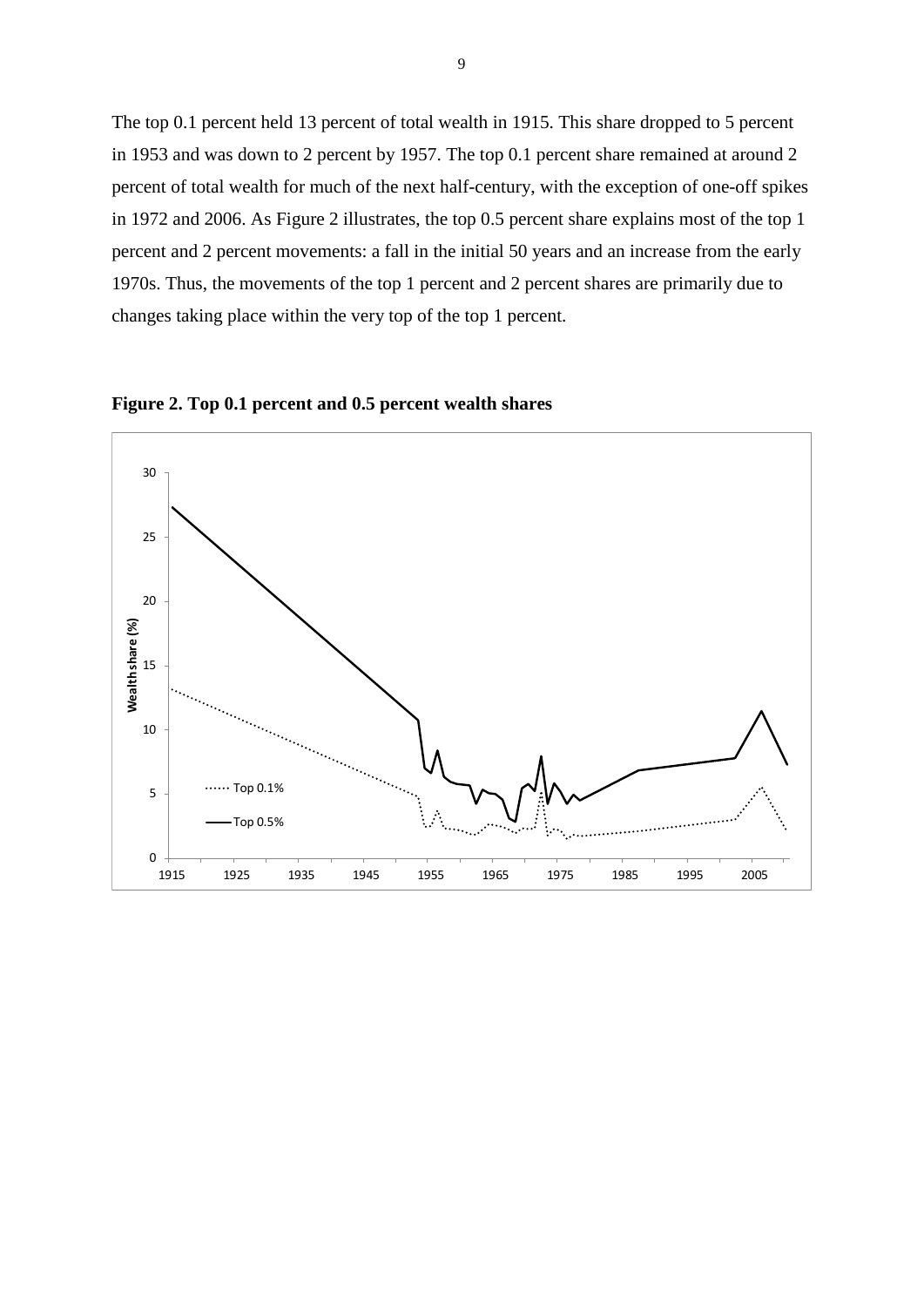Figure 3 displays the per cent female within the top 1 percent group. The fraction of women among top wealth holders almost doubled from 30 percent in 1915 to 55 percent in 1968. After a sudden decline in the early 1970s, the fraction of top 1 percent wealth held by women continued to fluctuate until the late-1970s. In 2010, women held 50 percent of top 1 percent wealth in Australia. These levels and trends are similar to the US (Kopczuk and Saez 2004). Overall, there has been considerable (but variable) gender equalization in the holding of wealth over this period.



**Figure 3. Share of top 1 percent wealth held by women**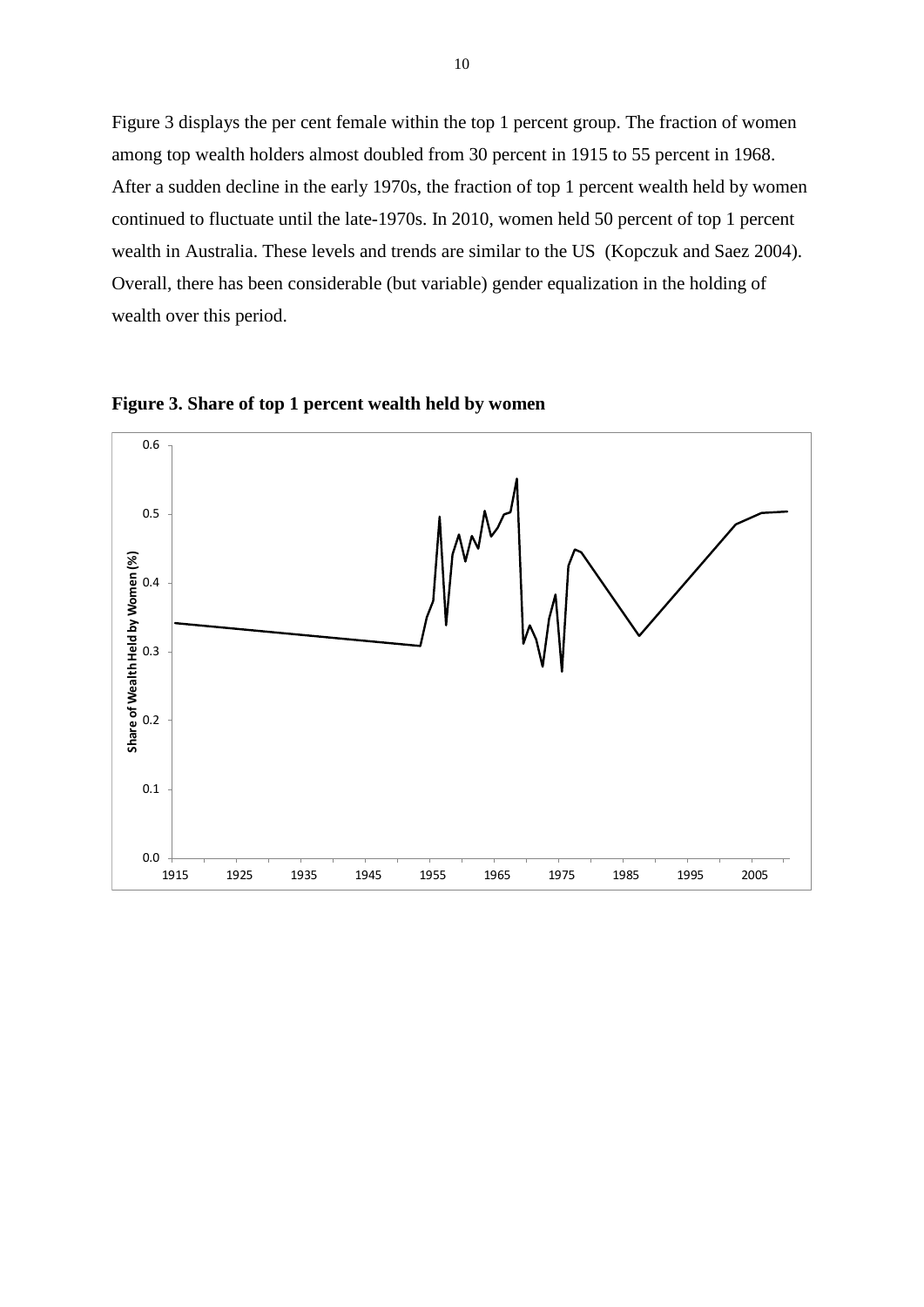Comparing top wealth shares to top income shares, Figure 4 indicates that the drop in inequality during the first half of the twentieth century is more dramatic for wealth than for income. While we estimate that the top 1 percent wealth share fell by two-thirds from 1915 to 1953, Atkinson and Leigh (2007) estimate that the top 1 percent income share fell from 12 percent in 1921 to 9 percent in 1953. Over the post-war decades, top income shares fell more sharply than top wealth shares, with the top 1 percent income share nearly halving (to 5 percent) from the early-1950s to the late-1970s. And from 1978 to 2009/2010, the increase in top 1 percent wealth shares has been similar to the increase in top 1 percent income shares, with the top 1 percent wealth share rising from 6 percent to 11 percent, and the top 1 percent income share rising from 5 percent to 9 percent.



**Figure 4. Comparing Top 1% Wealth and Income Shares**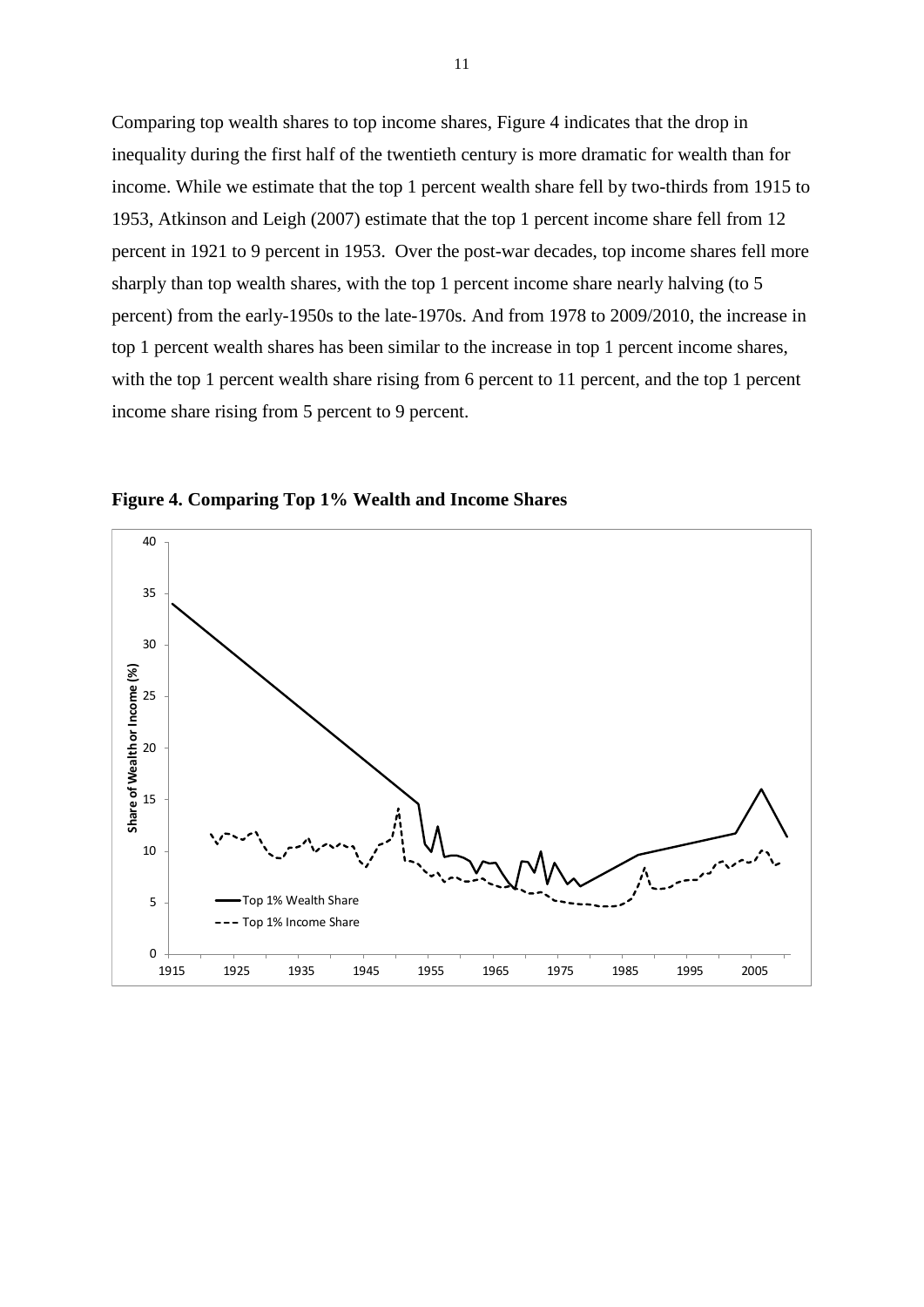We now compare the Australian top wealth series with comparable series constructed using the estate multiplier technique for the U.S. (Kopczuk and Saez 2004) and the U.K. (Atkinson and Harrison 1978, p.159 for years up to 1972; UK Inland Revenue statistics cited in Kopczuk and Saez 2004 for 1976 onwards.). In all three countries, top wealth shares fell throughout the 1915-2010 period (Figure 5). The U.S. displays the smallest drop in this period with wealth declining from 38 percent to 19 percent. In contrast, the U.K. decline is the most dramatic: the top 1 percent held around 61 percent of national wealth in 1923 but this share declined steeply to 20 percent by the end of the 1970s, converging with the U.S. series. Finally, Australian top wealth holders held a significantly lower share of national wealth in this period than in the U.S. or the U.K.

**Figure 5. The top 1 percent wealth share in Australia, United States and United Kingdom** 

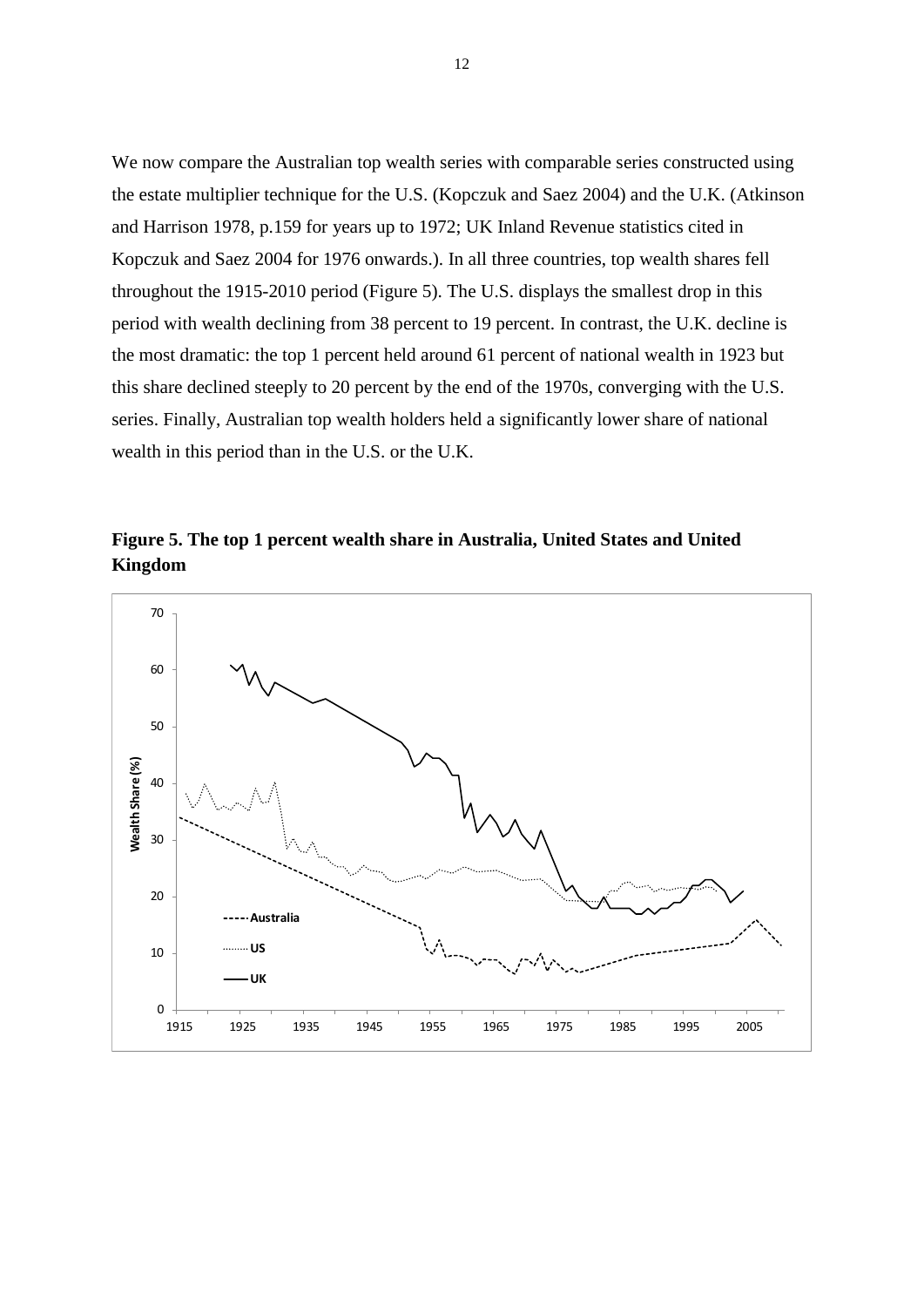Moving further up the distribution, Figure 6 shows estimates of the top 0.001 percent and the top 0.0001 percent, drawn from the annual rich lists compiled by BRW Magazine. We find that both shares have risen over this period. From 1984 to 2012, the top 0.001 percent (the richest  $1/100,000$ <sup>th</sup> of the adult population) tripled its share of household wealth from 0.8 percent to 2.8 percent. Over the same period, the top 0.0001 percent (the richest one-millionth of the adult population) quintupled its share of household wealth from 0.25 percent to 1.4 percent. This rapid rise is consistent with what has been observed by Kopczuk and Saez (2004) for the top 0.0002 percent wealth share in the US.



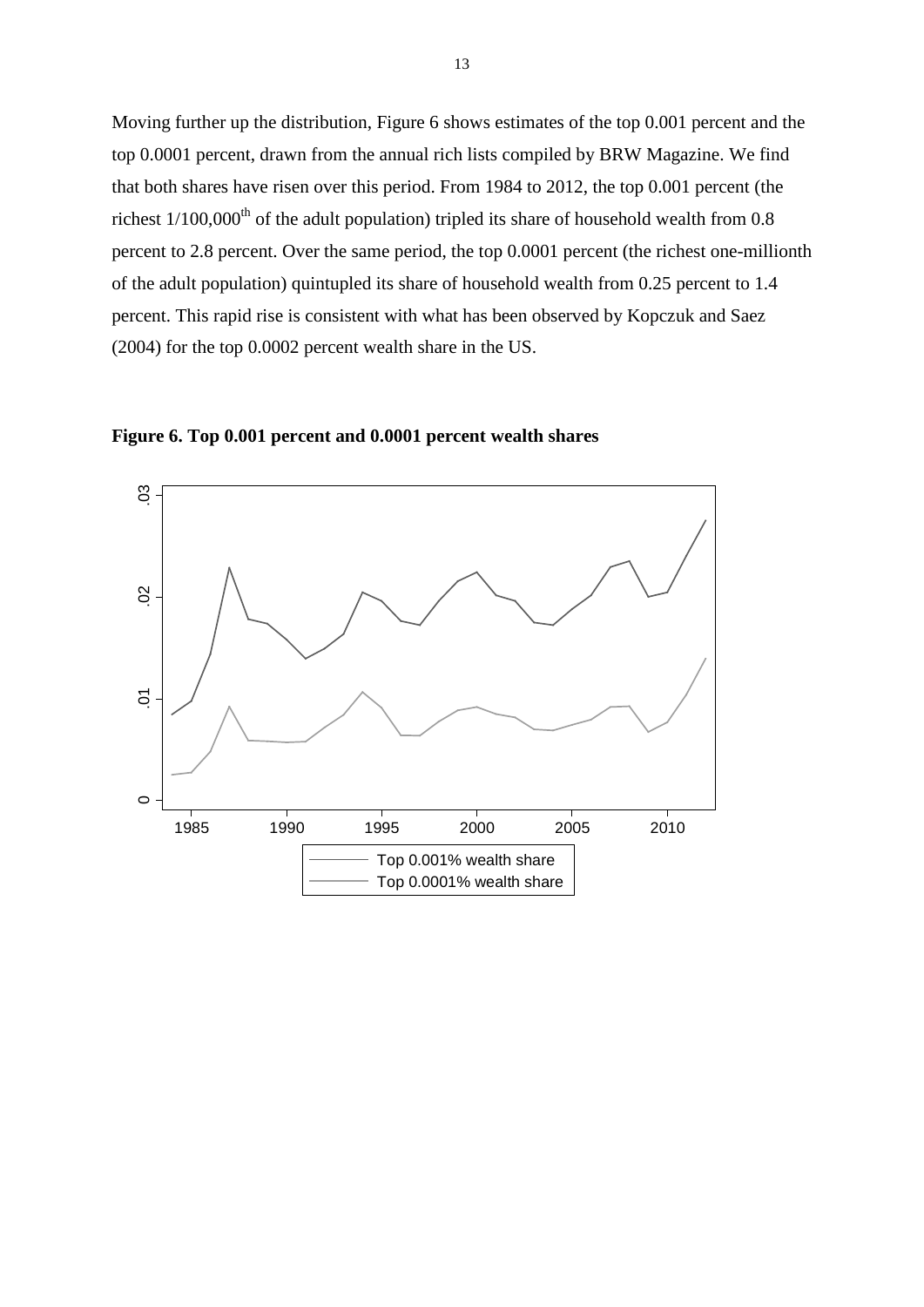Figure 7 uses all members of the rich list, and estimates inequality among the super-rich. This shows a less marked upwards trend than Figure 6, with the gini coefficient among rich listers rising from 0.45 in 1984 to above 0.6 in 1992-1994, before falling to around 0.5 for the following decade. In 2012, the rich list gini rose to 0.6. Interestingly, the gini for household net wealth across the population is around 0.6 in the HILDA surveys (2002, 2006 and 2010). This suggests that wealth inequality within the super-rich is similar to the level of wealth inequality across the entire population.

The share of rich list wealth held by the top quartile followed a very similar pattern, starting around 60 percent in the mid-1980s, rising to 75 percent in 1994, dropping back to 60 percent, and rising to 71 percent in 2012. This figure is similar to that which was estimated by Atkinson (2008) for the super-rich in Germany and the United States.



**Figure 7. Wealth inequality among the richest 200 Australians**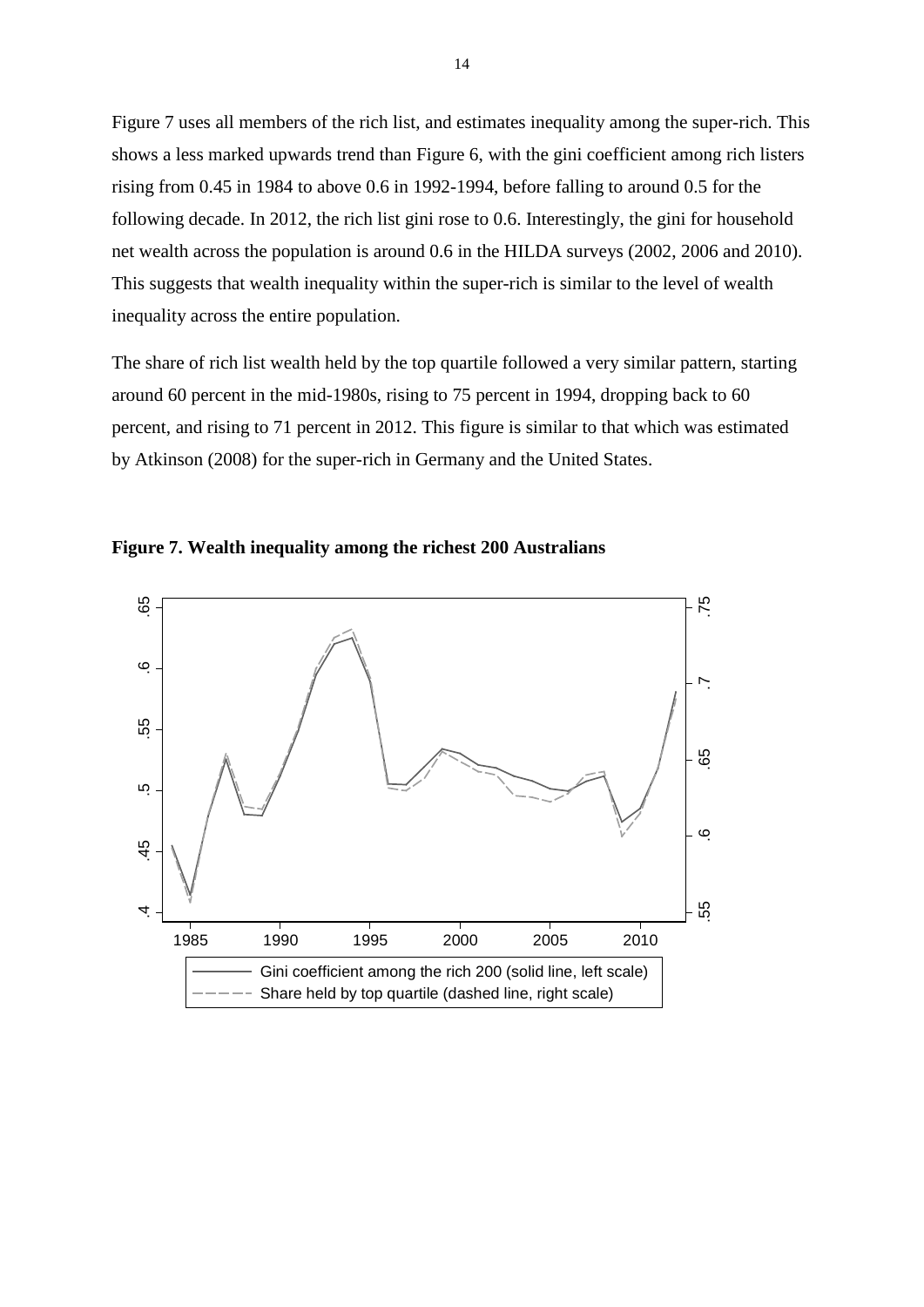In Figure 8, we also estimate the share of super-rich wealth that is held by women, and observe a significant increase over the three decades for which we have data, with the share rising from 0.6 percent in 1984 to at least 2 percent since 1991. In 2012, the share of rich list wealth held by women leaped to 21 percent, a rise that was largely due to the surging mining wealth of Australia's richest woman, Gina Rinehart. Excluding Rinehart, the share of rich list wealth held by women in 2012 would have been 3 percent – an order of magnitude below the share of top 1 percent wealth held by women (Figure 3).





#### **4. Conclusion**

Using data from surveys, inheritance tax records and rich lists, we estimate wealth inequality over the period 1915-2010. We observe a dramatic drop from World War I to the 1950s, followed by a steady decline during the 1950s and 1960s. Since the late-1970s, top wealth shares in Australia have risen substantially, with the top 1 percent share rising from 7 percent in 1978 to 11 percent in 2010. As with top income shares, the increase in inequality has been even more pronounced at the top of the distribution, with the top 0.001 percent wealth share tripling from 1984 to 2012. Wealth inequality has risen not only across the population, but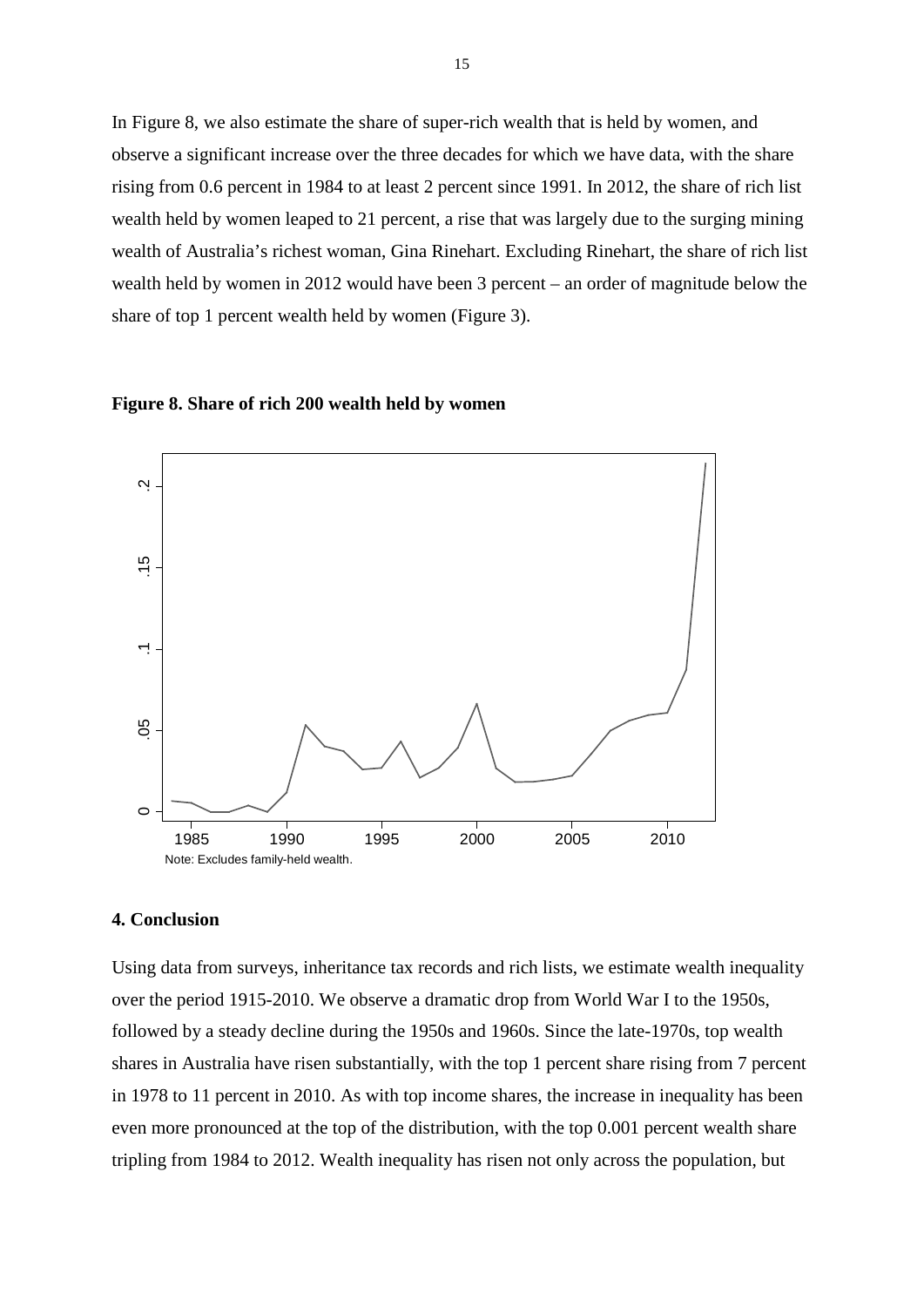even within the BRW rich list. Australia's level of top wealth inequality may be lower than the UK and US, but the rise over recent decades has been significantly nonetheless.

What factors drove the fall and rise of wealth inequality in Australia? One important contributor is likely to have been taxation. Income tax rates increased from the 1910s to the 1950s, and fell during the 1980s and 1990s. Similarly, the abolition of federal inheritance taxes in 1979 is likely to have increased wealth inequality over subsequent decades (although the introduction of broad-based capital gains taxation in 1985 is likely to have had a countervailing impact).

Additionally, the same set of factors that affect income inequality are likely to have helped shape wealth inequality. Restrictive trade policies in the interwar and post-war decades may have limited the market reach of Australia's largest firms. Since the early-1980s, the globalisation of 'superstar' labour markets (such as for CEOs) probably contributed to more inequality in English-speaking countries. Skill-biased technological change likely contributed to some portion of the rise in top income inequality (and therefore in top wealth inequality) during the past three decades.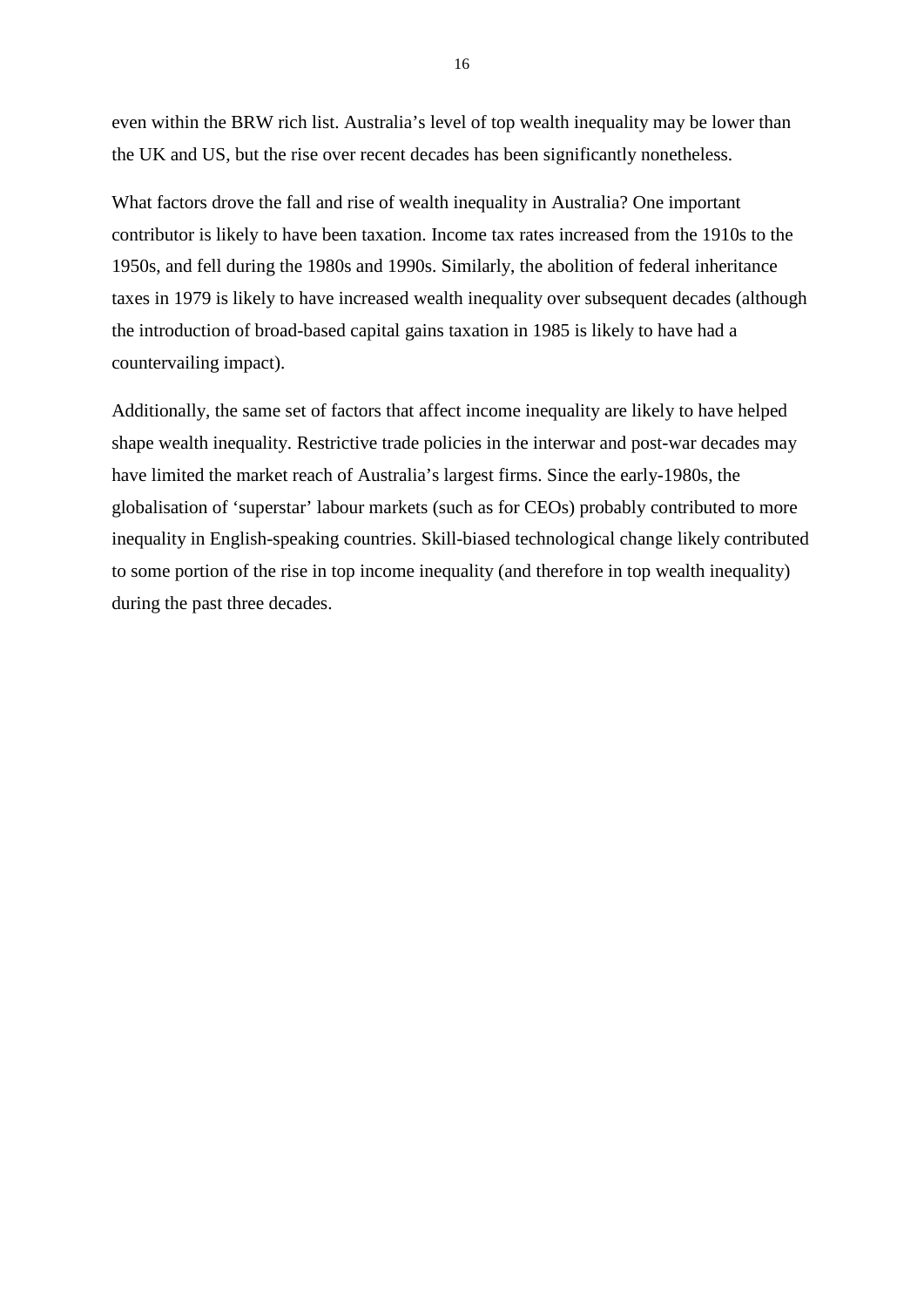## **References**

Ablett, J. R. (1983). The Distribution of Wealth and the Case for Annual Net Worth Taxation', C.E.D.A. Monograph No. 1472.

Atkinson, A.B. 2008, 'Concentration among the Rich' in Davies, James B. (editor). *Personal Wealth from a Global Perspective*, Oxford, UK: Oxford University Press.

Atkinson, A.B. and Harrison, A.J., 1978. *Distribution of Personal Wealth in Britain*, Cambridge: Cambridge University Press.

Atkinson, A. B. and A. Leigh. (2007). 'The Distribution of Top Incomes in Australia'. *Economic Record*, 83(262): 247-261

Australian Bureau of Statistics, 2012, *Australian System of National Accounts, Cat No 5204.0*, ABS, Canberra, Table 38. ('Analytical Measures of Household Income, Consumption, Saving and Wealth, Current prices').

Australian Treasury, 2007, *Australian Net Private Wealth,* Australian Government Treasury, Canberra.

Bækgaard, H., and A. King (1996). 'Modelling the Accumulation and Distribution of Australian Household Assets', paper presented to the 24th General Conference of the International Association for Research in Income and Wealth, Lillehammer.

Chesters, J. 2011. 'Wealth Inequality in Australia 1989-2010', Paper presented at the Australian Sociological Association 'Local Lives/ Global Networks Conference' November 28-December 1 2011, University of Newcastle.

Clarke, P and Leigh, A. 2011, 'Death, Dollars and Degrees: Socio-economic Status and Longevity in Australia' *Economic Papers*, 30(3): 348-355

Coghlan, T. (1906). 'Discussion', *Journal of the Royal Statistical Society* 69: 735-36.

Davies, J.B., and A.F. Shorrocks (2000). 'The Distribution of Wealth', in A.B. Atkinson and F. Bourguignon (eds), *Handbook of Income Distribution*, North-Holland: Amsterdam.

Dilnot, A.W. (1990). 'The Distribution and Composition of Personal Sector Wealth in Australia', *Australian Economic Review* 1: 33-40.

Duff, D., 2005, The Abolition of Wealth Transfer Taxes: Lessons from Canada, Australia and New Zealand. Pittsburgh Tax Review 3: 71-120

Gilding, M. (1999), 'Superwealth in Australia: Entrepreneurs, Accumulation and the Capitalist Class', *Journal of Sociology*, 35, 169.

Gilding, M. 2010, The Abolition of Death Duties in Australia: A Comparative Perspective, Paper presented at 'Social Causes, Private Lives', the Annual Conference of the Australian Sociological Association (TASA 2010), Sydney, 6-9 December 2010

Gini, C. 1914. 'Sulla misura della concentrazione e della variabilit`a dei caratteri', *Atti del Reale Istituto Veneto di Scienze, Lettere ed Arti.* Vol. 73, Part II, pp. 1203-1248.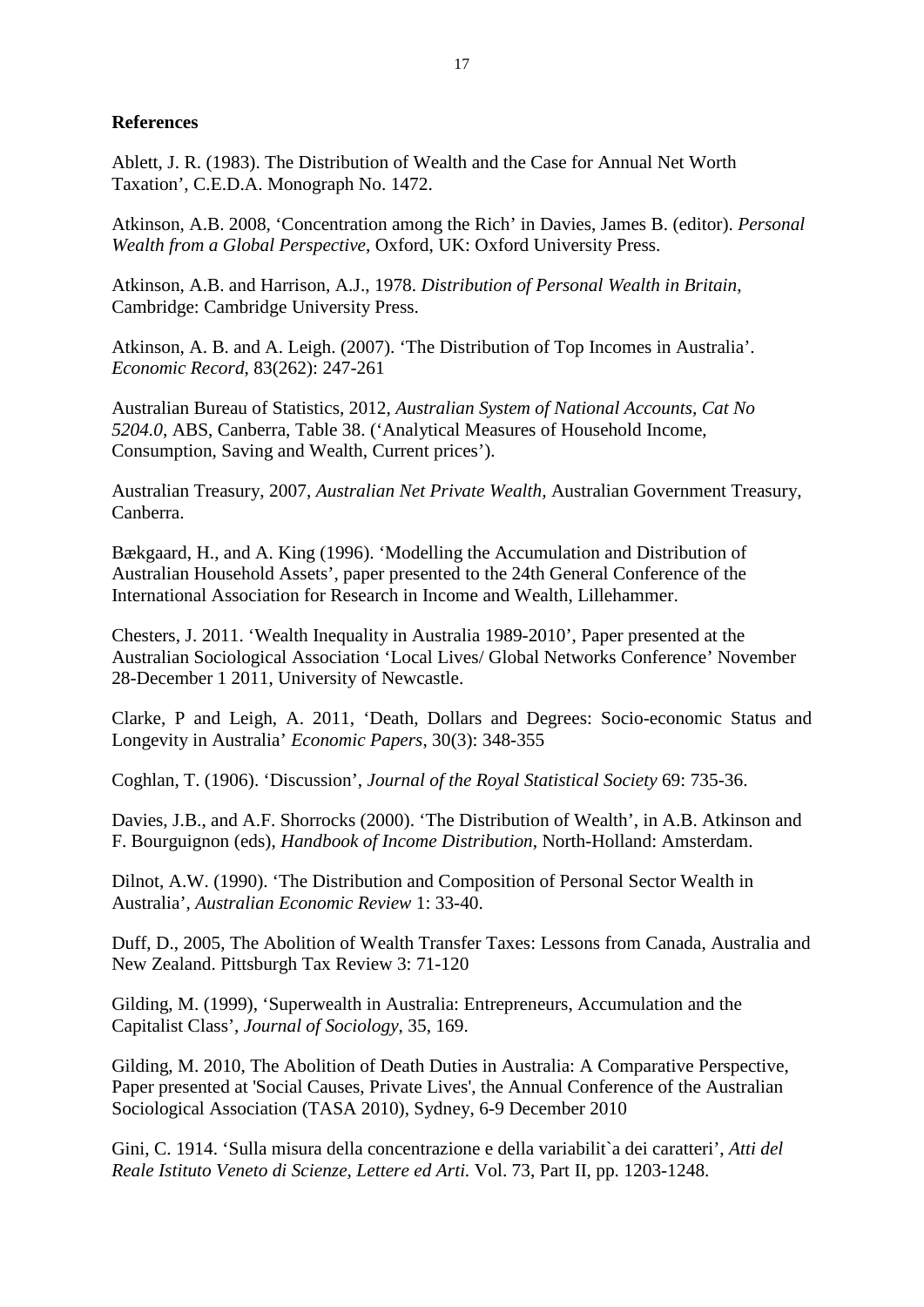Gini, C. 2005. 'On the measurement of concentration and variability of characters', *METRON - International Journal of Statistics*, vol. 63, no. 1, pp. 3-38.

Goldbloom, A. and Craston, A. 2008, 'Australian Household Net Worth, *Economic Roundup*, Summer 2008, Australian Treasury, Canberra

Gunton, R. (1971), 'A Distribution of Personal Wealth in Australia: 1967-68'. paper delivered at 43rd ANZAAS Congress, Brisbane.

Gunton, R. (1975), *Personal Wealth in Australia*, unpublished Ph.D, University of Queensland.

Harrison. A. (1979), 'The Distribution of Wealth in Ten Countries', Royal Commission on the Distribution of Income and Wealth, Background Paper to Report No. 7, HMSO, London.

Kelly, S. (2001). 'Trends in Australian Wealth: New Estimates for the 1990s', paper presented to the 30th Annual Conference of Economists, 23-26 September, University of Western Australia: Crawley.

Kopczuk, W. and Emmanuel Saez. 2004. 'Top Wealth Shares in the United States, 1916- 2000: Evidence from Estate Tax Returns' *National Tax Journal*, 57(2), Part 2, 445-487

Leigh, A. 2007. 'Intergenerational mobility in Australia.' *BE Journal of Economic Analysis & Policy* Vol. 7, Iss. 2 (Contributions), Article 6.

Mallet, B. (1908). 'A Method of Estimating Capital Wealth from the Estate Duty Statistics', *Journal of the Royal Statistical Society* 71: 65-84.

Moore, J.C., Stinson, L.L., and E.J Welniak. (2000). 'Income Measurement Error in Surveys: A Review'. *Journal of Official Statistics,* 16(4): 331-362.

Murray, Georgina and Chesters, Jenny (2012) 'Economic wealth and political power in Australia, 1788-2010'. *Labour History*, 103: 1-15.

Pedrick, W. 1981 'Oh, to die down under! Abolition of death and gift duties in Australia', *Tax Law* 35(1): 113-141

Piggott, J. (1984), 'The Distribution of Wealth in Australia — A Survey'. *Economic Record*, 60: 252–265

Podder, N and Kakwani, N C, 1976, "Distribution of Wealth in Australia" *Review of Income and Wealth* 22: 75-92

Raskall, P. (1977). The Distribution of Wealth in Australia, 1967-72, Planning Research Centre, University of Sydney, Sydney.

Raskall, P. (1978), 'Who Got What in Australia: the Distribution of Wealth', *Journal of Australian Political Economy*. 2, 3-16.

Rubinstein, W. D. (1979). The Distribution of Personal Wealth in Victoria 1860-1974'. *Australian Economic History Review*, 19. 26-41.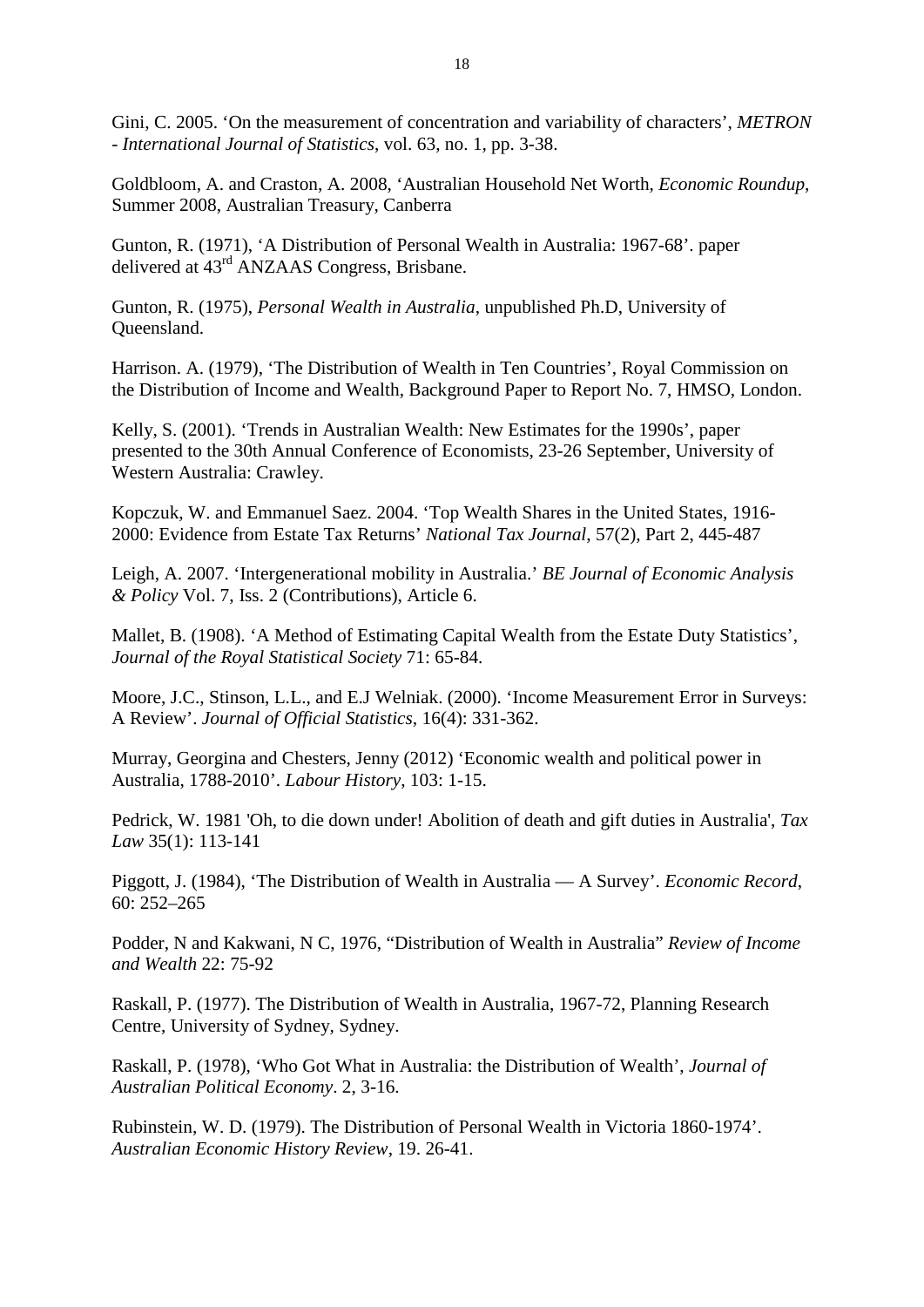Rubinstein, W.D. 2004, *The All Time Australian 200 Rich List*, Allen & Unwin, Sydney

Saunders, P. 1983, "An Australian Perspective on Wealth Taxation," in John G. Head, ed., *Taxation Issues of the 1980s*, Sydney: Australian Tax Research Foundation.

Schneider, M. (2004), *The Distribution of Wealth*, Edward Elgar, Cheltenham, UK.

Shanahan, M.P. 2001, 'Personal Wealth in South Australia' *Journal of Interdisciplinary History*, 32(1): 55-80.

Siegfried, J.J. and Round, D.K. (1994), 'How Did the Wealthiest Australians Get so Rich?', *Review of Income and Wealth*, 40, 191–204.

Stilwell, F. and Ansari, M. (2003), 'Wealthy Australians', *Journal of Australian Political Economy* 52, 143–57.

Stilwell, F. and Jordan, K. 2007. *Who Gets What? Analysing Economic Inequality in Australia*. Cambridge University Press, Melbourne.

Summerfield, M., Freidin, S., Hahn, M., Ittak, P., Li, N., Macalalad, N., Watson, N., Wilkins, R. and Wooden, M. (2012), 'HILDA User Manual – Release 11', Melbourne Institute of Applied Economic and Social Research, University of Melbourne.

Thomas, M. 1991. 'The Evolution of Inequality in Australia in the Nineteenth Century' in Y. S. Brenner, Hartmut Kaelble and Mark Thomas (eds), *Income Distribution in Historical Perspective*, Cambridge University Press, Cambridge, pp.149-173.

Wilmoth, J.R. and Shkolnikov, V. (2012), The Human Mortality Database, [www.mortality.org](http://www.mortality.org/) [accessed  $20<sup>th</sup>$  October 2012].

Young, A.A. (1917). 'Do the Statistics of the Concentration of Wealth in the United States Mean What They Are Commonly Assumed to Mean?', *Publications of the American Statistical Association* 15: 471-84.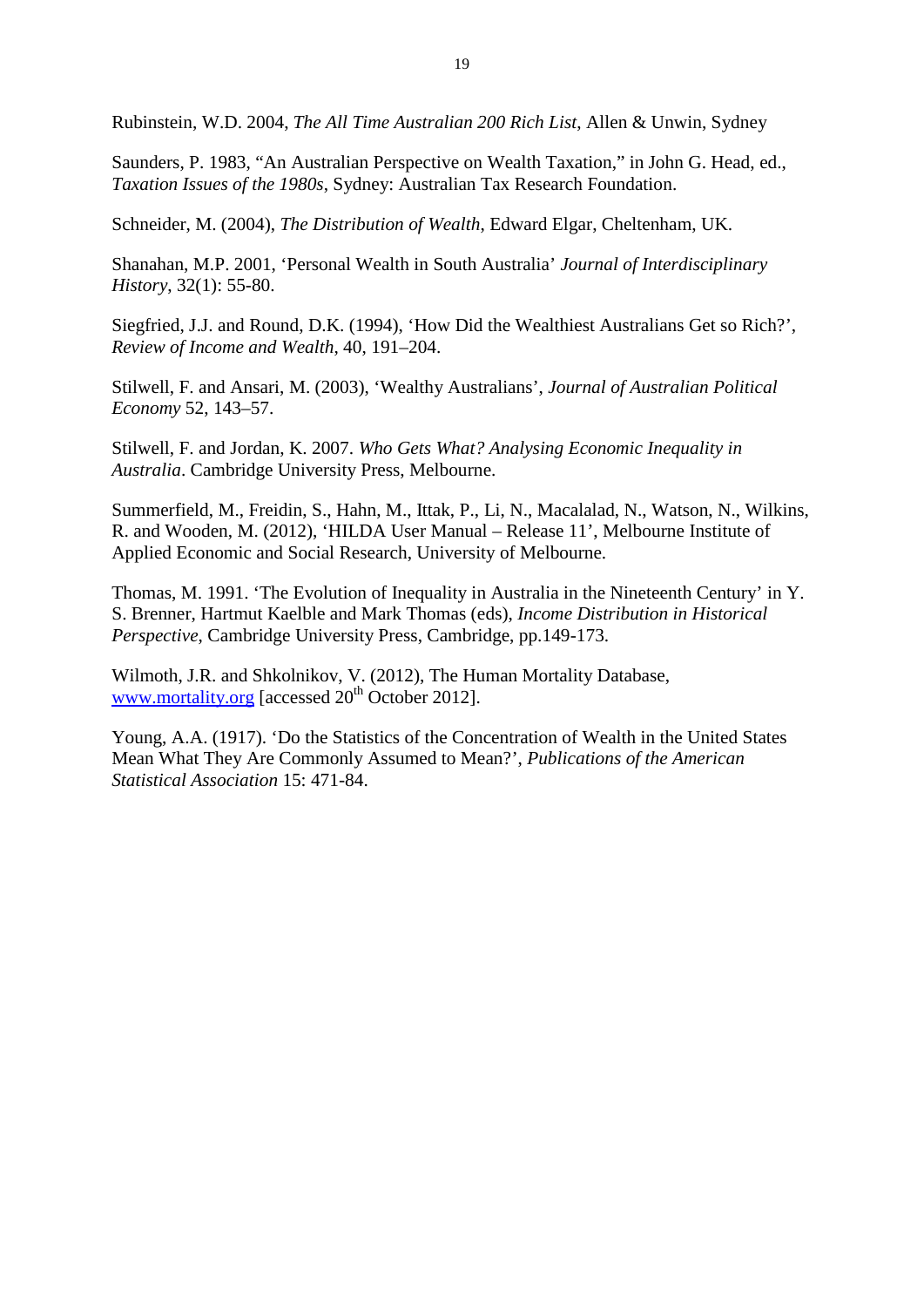## **Appendix Tables**

| <b>Table A1: Estimates from inheritance tax records</b> |       |        |        |        |          |  |
|---------------------------------------------------------|-------|--------|--------|--------|----------|--|
| Year                                                    | Top   | Top    | Top    | Top    | Female   |  |
|                                                         | 0.1%  | 0.5%   | 1%     | 2%     | share of |  |
|                                                         | share | share  | share  | share  | Top 1%   |  |
| 1953-1954                                               | 4.811 | 10.721 | 14.576 | 20.129 | 0.308    |  |
| 1954-1955                                               | 2.463 | 7.036  | 10.707 | 16.068 | 0.350    |  |
| 1955-1956                                               | 2.503 | 6.634  | 9.918  | 14.140 | 0.374    |  |
| 1956-1957                                               | 3.707 | 8.394  | 12.445 | 17.468 | 0.496    |  |
| 1957-1958                                               | 2.345 | 6.339  | 9.423  | 14.474 | 0.339    |  |
| 1958-1959                                               | 2.297 | 5.938  | 9.603  | 14.121 | 0.442    |  |
| 1959-1960                                               | 2.238 | 5.766  | 9.589  | 14.156 | 0.471    |  |
| 1960-1961                                               | 2.125 | 5.708  | 9.390  | 14.022 | 0.431    |  |
| 1961-1962                                               | 1.882 | 5.699  | 9.054  | 14.451 | 0.469    |  |
| 1962-1963                                               | 1.816 | 4.226  | 7.846  | 13.148 | 0.450    |  |
| 1963-1964                                               | 2.225 | 5.356  | 9.028  | 13.444 | 0.505    |  |
| 1964-1965                                               | 2.647 | 5.060  | 8.832  | 13.542 | 0.468    |  |
| 1965-1966                                               | 2.554 | 5.026  | 8.882  | 13.491 | 0.480    |  |
| 1966-1967                                               | 2.456 | 4.554  | 7.844  | 12.465 | 0.500    |  |
| 1967-1968                                               | 2.206 | 3.139  | 6.943  | 11.923 | 0.503    |  |
| 1968-1969                                               | 1.921 | 2.813  | 6.328  | 11.029 | 0.551    |  |
| 1969-1970                                               | 2.313 | 5.455  | 9.026  | 13.777 | 0.312    |  |
| 1970-1971                                               | 2.259 | 5.788  | 8.923  | 12.984 | 0.339    |  |
| 1971-1972                                               | 2.352 | 5.205  | 7.909  | 12.287 | 0.318    |  |
| 1972-1973                                               | 5.241 | 7.933  | 10.004 | 13.828 | 0.279    |  |
| 1973-1974                                               | 1.761 | 4.223  | 6.793  | 9.955  | 0.349    |  |
| 1974-1975                                               | 2.270 | 5.869  | 8.881  | 13.188 | 0.383    |  |
| 1975-1976                                               | 2.142 | 5.164  | 7.831  | 11.797 | 0.271    |  |
| 1976-1977                                               | 1.494 | 4.248  | 6.768  | 9.737  | 0.425    |  |
| 1977-1978                                               | 1.814 | 4.953  | 7.357  | 11.109 | 0.449    |  |
| 1978-1979                                               | 1.731 | 4.522  | 6.615  | 9.262  | 0.445    |  |

| Table A2: Estimates from survey records |       |        |       |       |          |  |
|-----------------------------------------|-------|--------|-------|-------|----------|--|
| Year                                    | Top   | Top    | Top   | Top   | Female   |  |
|                                         | 0.1%  | 0.5%   | 1%    | 2%    | share of |  |
|                                         | share | share  | share | share | Top 1%   |  |
| 1915                                    | 13.12 | 27.36  | 33.98 | 47.19 | 0.342    |  |
| 1987                                    | 2.12  | 6.86   | 9.66  | 15.35 | 0.323    |  |
| 2002                                    | 3.02  | 7.82   | 11.76 |       | 0.486    |  |
| 2006                                    | 5.56  | 11.465 | 16    |       | 0.502    |  |
| 2010                                    | 2.06  | 7.27   | 11.4  |       | 0.504    |  |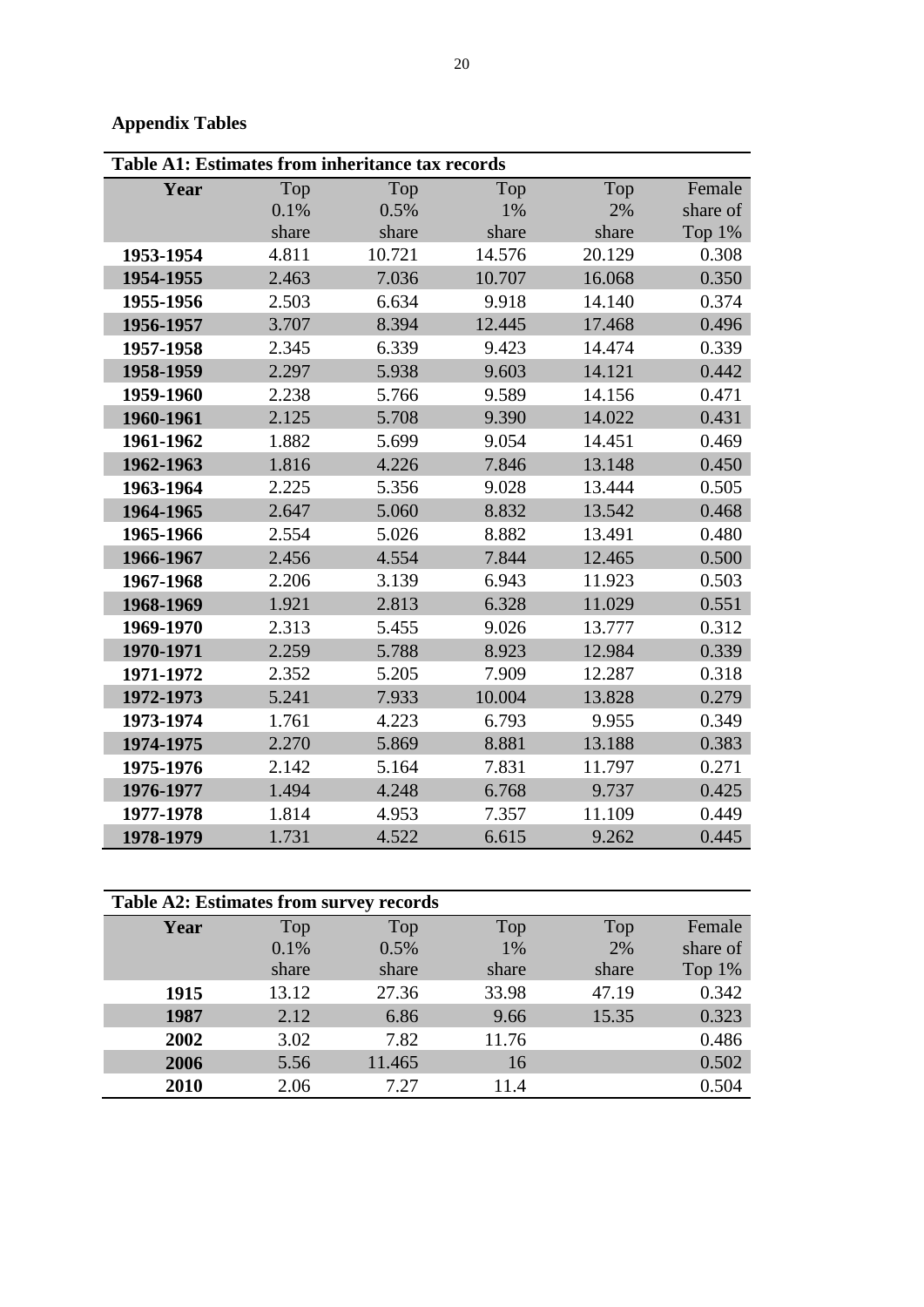| Table A3: Estimates from the BRW200 Rich Lists |        |         |               |               |                |  |
|------------------------------------------------|--------|---------|---------------|---------------|----------------|--|
| Year                                           | Top    | Top     | Gini within   | Top           | Female         |  |
|                                                | 0.001% | 0.0001% | <b>BRW200</b> | quartile      | share of       |  |
|                                                | share  | share   |               | share         | <b>BRW 200</b> |  |
|                                                |        |         |               | within        | wealth         |  |
|                                                |        |         |               | <b>BRW200</b> |                |  |
| 1984                                           | 0.008  | 0.003   | 0.455         | 0.592         | 0.007          |  |
| 1985                                           | 0.010  | 0.003   | 0.414         | 0.557         | 0.005          |  |
| 1986                                           | 0.014  | 0.005   | 0.479         | 0.614         | 0.000          |  |
| 1987                                           | 0.023  | 0.009   | 0.525         | 0.655         | 0.000          |  |
| 1988                                           | 0.018  | 0.006   | 0.480         | 0.619         | 0.004          |  |
| 1989                                           | 0.017  | 0.006   | 0.479         | 0.618         | 0.000          |  |
| 1990                                           | 0.016  | 0.006   | 0.512         | 0.642         | 0.012          |  |
| 1991                                           | 0.014  | 0.006   | 0.549         | 0.671         | 0.053          |  |
| 1992                                           | 0.015  | 0.007   | 0.595         | 0.710         | 0.040          |  |
| 1993                                           | 0.016  | 0.008   | 0.620         | 0.730         | 0.037          |  |
| 1994                                           | 0.020  | 0.011   | 0.625         | 0.736         | 0.026          |  |
| 1995                                           | 0.020  | 0.009   | 0.590         | 0.704         | 0.027          |  |
| 1996                                           | 0.018  | 0.006   | 0.505         | 0.632         | 0.043          |  |
| 1997                                           | 0.017  | 0.006   | 0.505         | 0.630         | 0.021          |  |
| 1998                                           | 0.020  | 0.008   | 0.519         | 0.638         | 0.027          |  |
| 1999                                           | 0.022  | 0.009   | 0.534         | 0.655         | 0.039          |  |
| 2000                                           | 0.022  | 0.009   | 0.530         | 0.649         | 0.066          |  |
| 2001                                           | 0.020  | 0.008   | 0.521         | 0.642         | 0.027          |  |
| 2002                                           | 0.020  | 0.008   | 0.519         | 0.640         | 0.018          |  |
| 2003                                           | 0.018  | 0.007   | 0.512         | 0.627         | 0.019          |  |
| 2004                                           | 0.017  | 0.007   | 0.508         | 0.626         | 0.020          |  |
| 2005                                           | 0.019  | 0.007   | 0.501         | 0.622         | 0.022          |  |
| 2006                                           | 0.020  | 0.008   | 0.500         | 0.628         | 0.035          |  |
| 2007                                           | 0.023  | 0.009   | 0.507         | 0.640         | 0.050          |  |
| 2008                                           | 0.024  | 0.009   | 0.512         | 0.642         | 0.056          |  |
| 2009                                           | 0.020  | 0.007   | 0.474         | 0.600         | 0.059          |  |
| 2010                                           | 0.020  | 0.008   | 0.485         | 0.615         | 0.061          |  |
| 2011                                           | 0.024  | 0.010   | 0.518         | 0.645         | 0.087          |  |
| 2012                                           | 0.028  | 0.014   | 0.581         | 0.690         | 0.214          |  |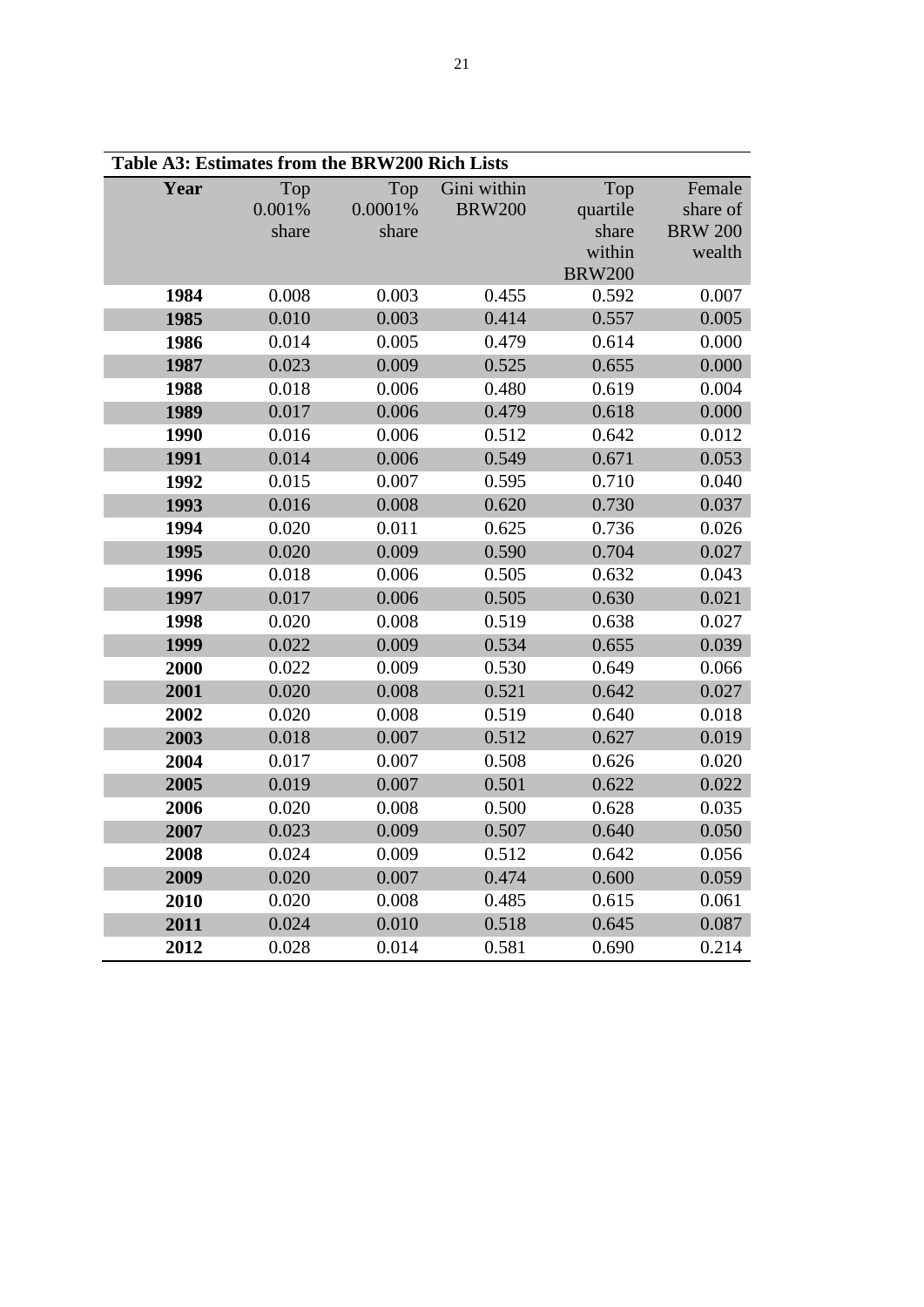## **Appendix I: Wealth Survey Questions**

## *1915 Census*

Wealth component of the census asked the following:

'What was the approximate value of Real and Personal Property owned or held by you in Australia at 30th June, 1915, comprising : —

Assets on 30th June, 1915 —

(i.) Cash in hand

(ii.) Money at current account in Banks, &c.

(iii.) Fixed deposits in Banks, Buildings Societies, &c.

(iv.) (a) Government and other Public Debentures. &c.

(b) Shares and Debentures in Companies

(v.) Debts due to you (a) Mortgages on Land

(b) Other Debts

(vi.) Value of Stock-in-trade

(vii.) Value of Live Stock

(viii.) Plant, including Machinery, Tools, Implements, Rolling Stock, used for trade purposes

(ix.) Furniture and Fittings used for trade purposes

(x.) Estimated Value of Goodwill of Business

- (xi.) (a) Value of your Land inclusive of Improvements
	- (b) Value, exclusive of Improvements
	- (c) If not Sole Owner, value of your Interest .
- (xii.) (a) Value of your Leases from Private Persons
	- (b) Value of your Leases from the Crown

(xiii.) Value of Share of Net Assets in Partnership or Syndicate undertakings

(xiv.) Household Furniture and Effects and Personal Effects (including Vehicles and Plant used for other purposes than trade or occupation)

(xv.) Value of Interests as a Beneficiary in Trust Estates

(xvi.) Property not enumerated above, exclusive of Life Assurance and Friendly Society Policies

Total Assets . . . . . . £

Liabilities on 30th June, 1915—

(i.) Bank Overdraft

(ii.) Amounts owing by you (other than Mortgages on Land)

- (iii.) Amounts owing by you on Mortgages on Land
- Total Liabilities £

Difference between Assets and Liabilities . . £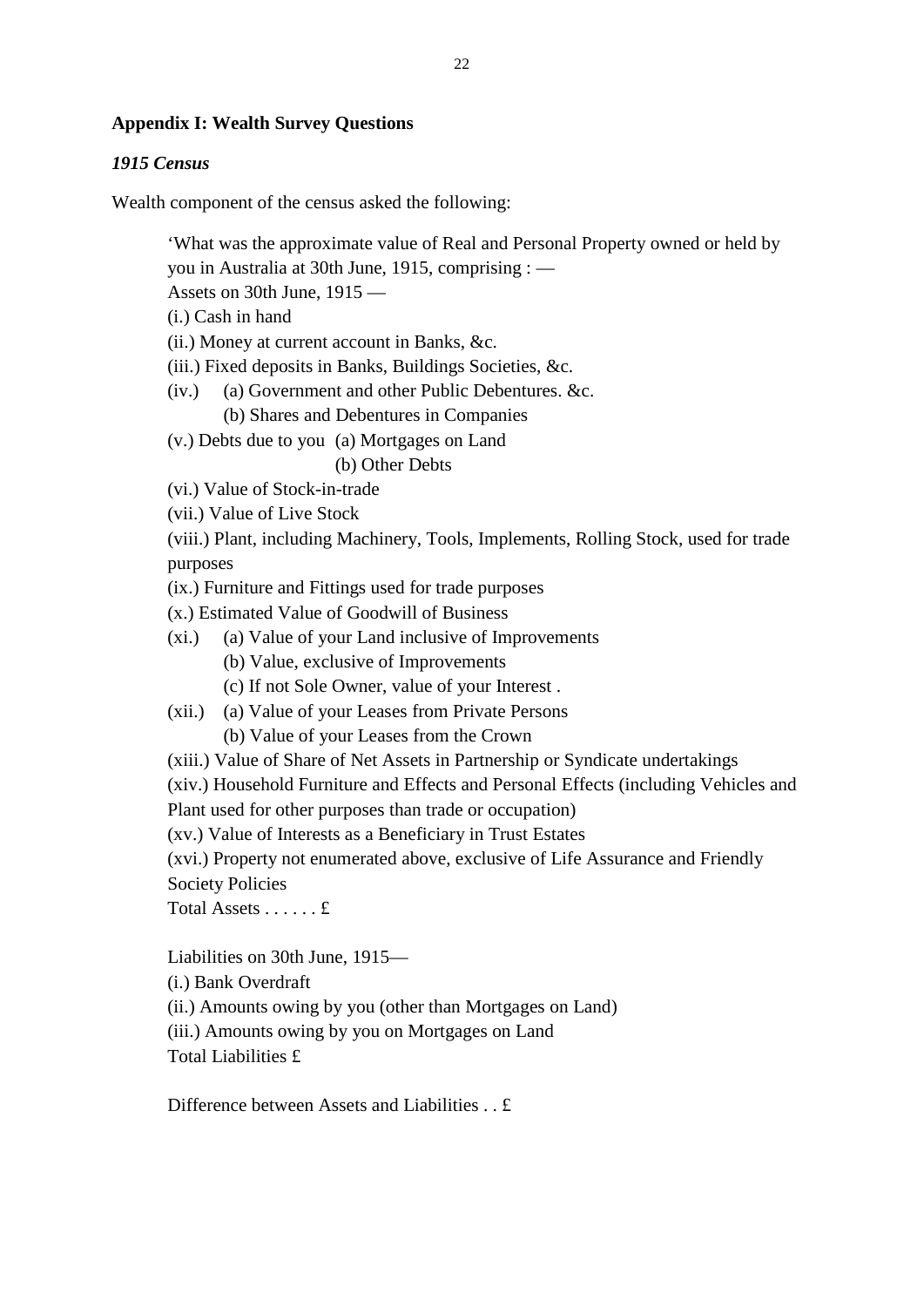## *1987 Australian Standard of Living Study*

Wealth estimate is the sum of:

- Value of first car (five categories)
- Value of second car (five categories)
- Value of boat (five categories)
- Value of holiday house (five categories)
- Value of caravan (five categories)
- Value of home (in thousands of dollars)

We include the full value of the home for those who have paid off their mortgage, and half the value for those who have not paid off their mortgage.

## *2002, 2006 & 2010 Household, Income and Labour Dynamics in Australia (HILDA) surveys*

The following description draws on Summerfield et al. (2012), which provides more detail on HILDA's wealth modules.

Wealth in the HILDA survey is derived by combining answers from a household survey and from each of the person-level surveys in that household. The household survey wealth questions cover:

- Cash and equity investments, trust funds, life insurance;
- Home and other property assets and debts;
- Business assets and debts;
- Children's bank accounts (ie. those aged under 15);
- Collectables and vehicles, and

In the 2006 survey, a separate question was asked about overdue household bills. In the other surveys, this was assumed to be covered by a question about 'other debts' (though perhaps not well).

The person survey questions cover:

- Bank accounts and credit card debt;
- Superannuation;
- HECS debt; and
- Other personal debts (in 2006, these were asked for at a more disaggregated level and overdue personal bills were also explicitly asked for).